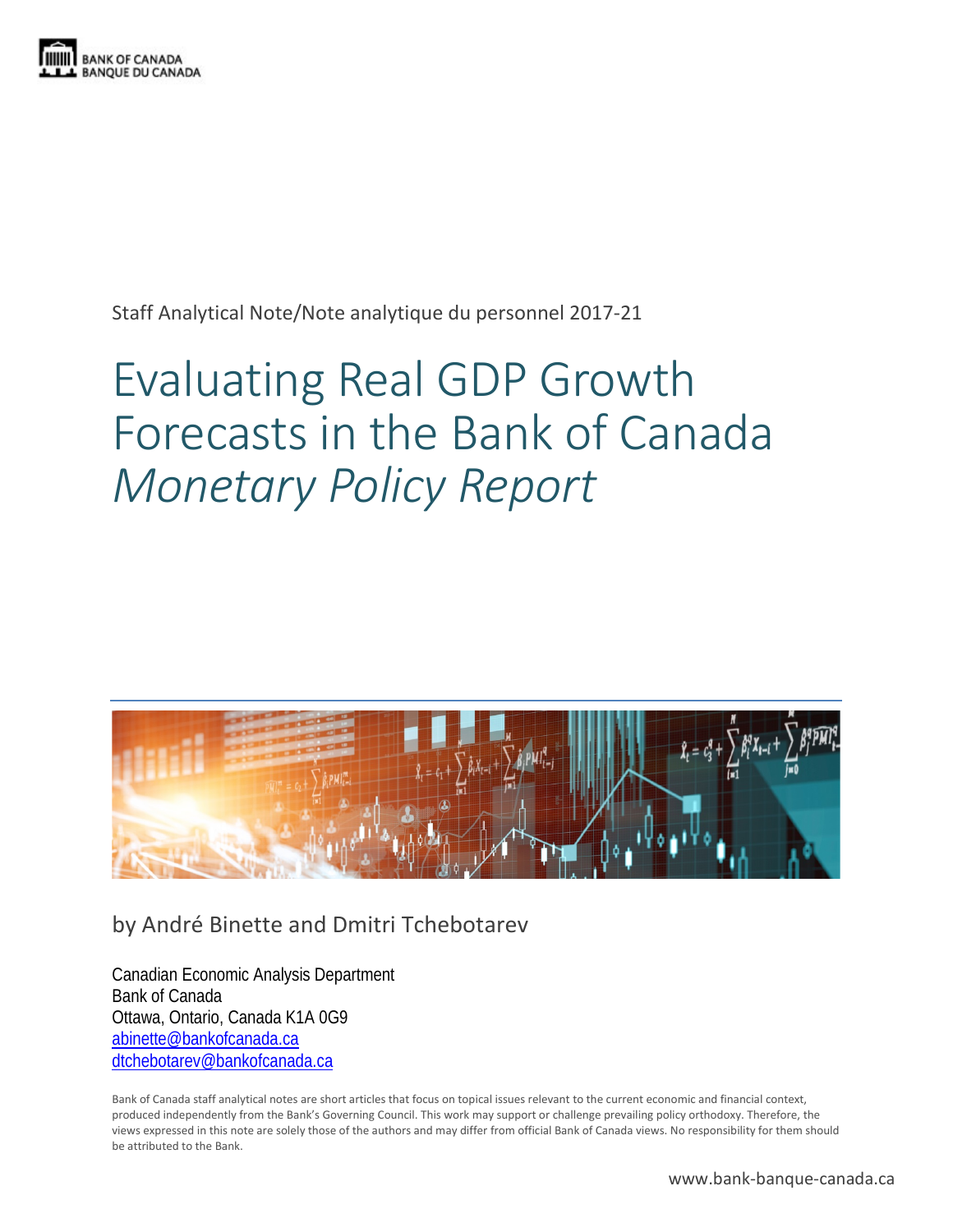# **Acknowledgements**

The authors are grateful to Russell Barnett, Karyne Charbonneau, Harriet Jackson and Eric Santor for helpful comments and suggestions. We thank Alexa Evans for her excellent research assistance and help assembling data related to inflation forecasts. We also thank Meredith Fraser-Ohman for valuable editorial suggestions. All remaining errors are our own.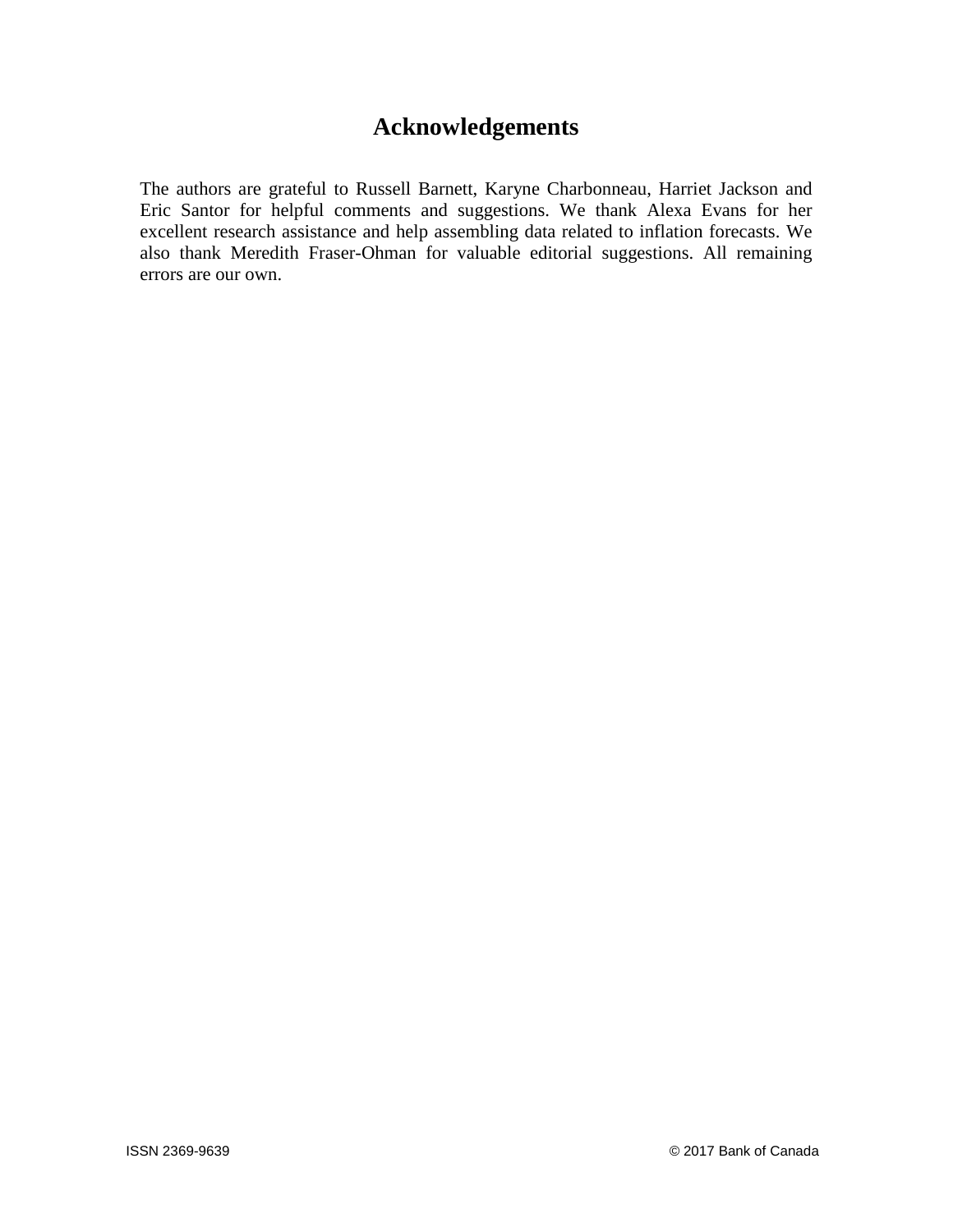## **Abstract**

This paper examines the quality of projections of real GDP growth taken from the Bank of Canada Monetary Policy Report (MPR) since they were first published in 1997. Over the last decade, it has become common practice among the central banking community to discuss forecast performance publicly. The assessment we undertake is on annual forecasts as well as the average prediction over the policy horizon. We find that the MPR is more accurate than a naïve forecast model and marginally superior to a consensus of professional forecasters. The accuracy of the MPR annual predictions, measured by the root-mean-square prediction error (RMSPE), improves from 1.6 to 0.6 percentage points as more data become available. On a two-year average basis, the RMSPEs are about 1.0 percentage point for forecasts made in April and October. Our results also suggest that the bias present in MPR forecasts is often not statistically significant for both annual and two-year projections. Nonetheless, we found a tendency to overpredict growth at the beginning of the forecast cycle. Finally, at the beginning of the forecast cycle, the MPR correctly predicts the sign of the change in annual real GDP growth roughly 50 per cent of the time, improving to about 75 per cent at the end of the cycle. The sign of change is correctly predicted roughly 60 per cent of the time for the two-year average prediction.

*Bank topics: Business fluctuations and cycles; Econometric and statistical methods; Monetary policy JEL codes: C, C5, C52, E, E3, E32, E37, E5, E52*

## **Résumé**

La qualité des projections de la croissance du PIB réel depuis leur première parution dans le Rapport sur la politique monétaire de la Banque du Canada en 1997 est examinée dans cette étude. Au cours des dix dernières années, il est devenu de plus en plus courant pour les banques centrales de discuter publiquement de la performance de leurs projections. Notre évaluation porte sur les projections annuelles et sur le taux moyen des prévisions de croissance pour la période de deux ans qui forme l'horizon de la politique monétaire. Nous constatons que les projections du Rapport sont plus précises que celles d'un modèle naïf, et d'une qualité légèrement supérieure à celle des projections du consensus de prévisionnistes professionnels. La précision des prévisions annuelles du Rapport, qui est mesurée par la racine carrée de l'erreur quadratique moyenne (RCEQM), augmente, passant de 1,6 à 0,6 point de pourcentage, dès lors qu'une plus grande quantité de données est disponible. Pour les taux moyens des prévisions sur deux ans, la RCEQM est d'environ 1,0 point de pourcentage si l'on considère les projections faites en avril et en octobre. Nos résultats montrent que le biais présent dans les projections du Rapport n'est en général pas statistiquement significatif, tant pour les prévisions annuelles que pour les prévisions sur deux ans. Nous découvrons néanmoins une tendance à surestimer les taux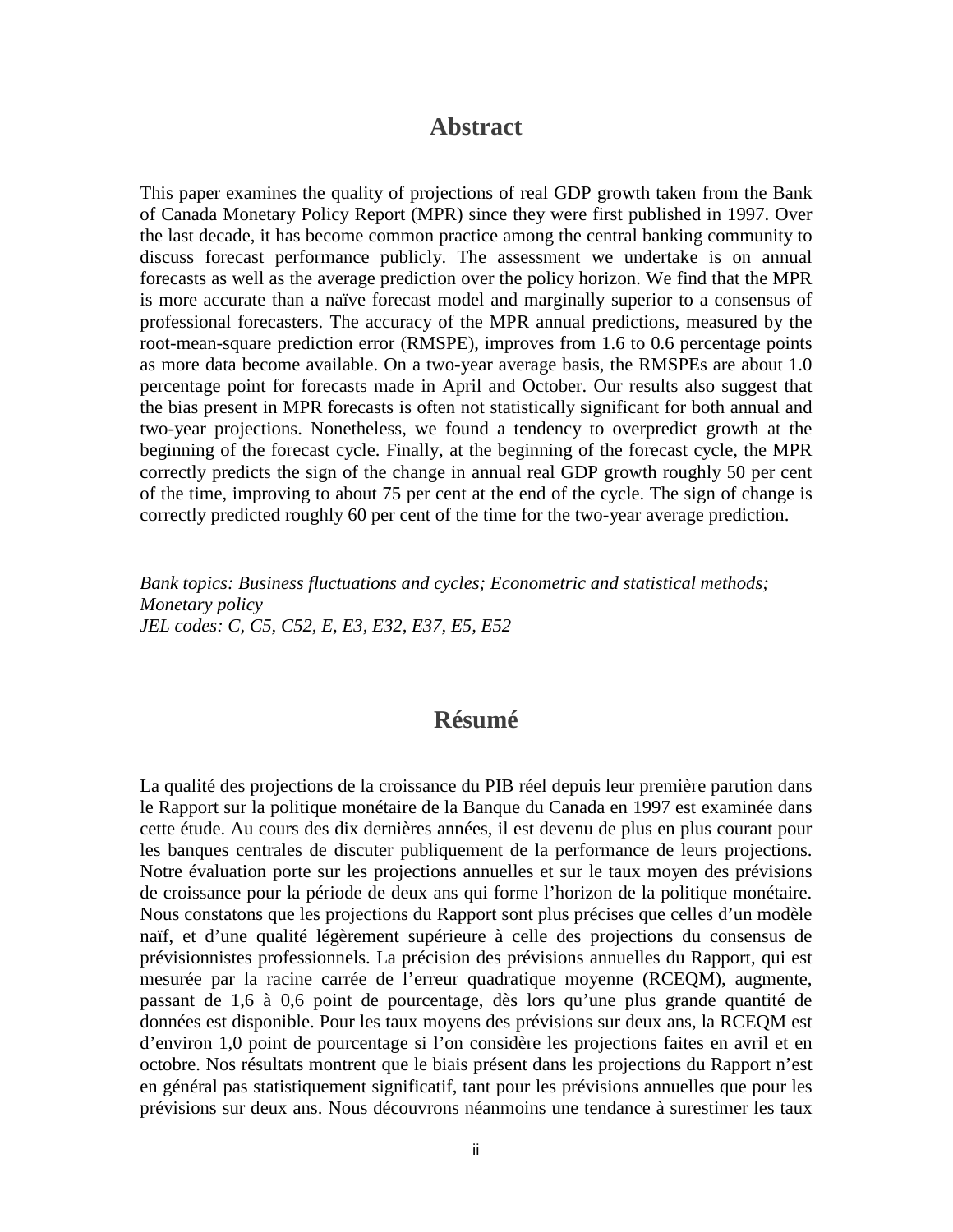de croissance au début du cycle de projection. Enfin, au début du cycle de projection, le Rapport prévoit correctement l'orientation de la croissance annuelle du PIB réel pratiquement 5 fois sur 10; en fin de cycle, cette proportion s'élève à 75 %. Quant au taux moyen des prévisions sur deux ans, le Rapport prévoit correctement l'orientation de la croissance environ 6 fois sur 10.

*Sujets : Cycles et fluctuations économiques; Méthodes économétriques et statistiques; Politique monétaire Codes JEL : C, C5, C52, E, E3, E32, E37, E5, E52*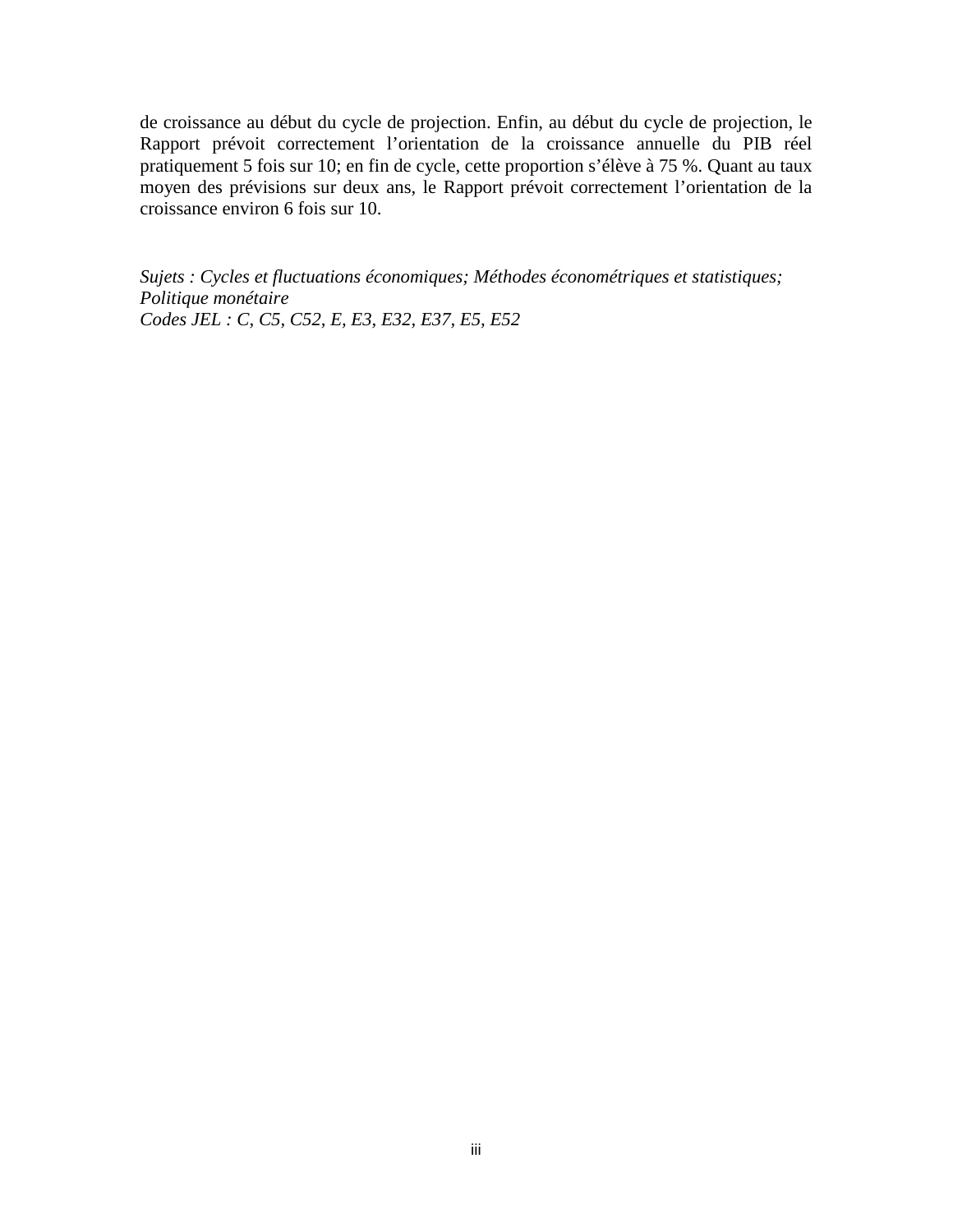#### 1 Introduction

The Bank of Canada began publishing the Monetary Policy Report (MPR) in 1995, and since 1997, it has included numerical predictions<sup>[1](#page-4-0)</sup> of real gross domestic product (GDP) growth for the current and following year. The year 2017 marks the 20th anniversary of these projections, and as such, provides enough data to reflect on their performance. Over the last decade, it has become common practice among the central banking community to discuss forecast performance publicly, including assessments by the Riksbank, the Federal Reserve, the Bank of England and the Reserve Bank of New Zealand.<sup>[2,](#page-4-1)[3](#page-4-2)</sup> A clear assessment of forecast accuracy is desirable since the forecasts represent a key input to the monetary policy decision. Forecasts are also a useful communications tool, since they convey considerable information about the central bank's views on the economy. The forecast is, indeed, a focal point of many observers (e.g., markets and firms), and poor forecast performance could affect the credibility of a central bank. Worse, poor forecasting could lead to policy mistakes that would have ramifications for economic outcomes and impair the central bank's ability to achieve its monetary policy objectives. That said, most central bankers would agree that any policy decision relies not only on these forecasts but also on a broader assessment of the risks surrounding the outlook. At the Bank of Canada, this is referred to as the risk management framework.<sup>[4](#page-4-3)</sup>

The economic outlook presented in the MPR, which includes the forecast and narrative, reflects many weeks of work and dialogue.<sup>[5](#page-4-4)</sup> Four times a year, starting with the publication by Statistics Canada of the latest quarterly National Economic Accounts data, staff begin a thorough process to conduct the best possible analysis of all developments since the previous MPR. This process engages many departments in the institution and culminates with the presentation of the staff view to Governing Council. The staff view becomes the foundation of the economic outlook later published in the MPR. The staff view is based on state-of-the-art models, substantial analyses of key issues, and consultations with businesses and associations across Canada. In this regard, the Business Outlook Survey provides crucial insights into current economic conditions and expected developments. With the staff view in mind, Governing Council deliberates and discusses the risks to the outlook for inflation. Following these deliberations, Governing Council's consensus view of the outlook for growth and inflation and the main risks are published in the MPR. It is worth noting that there is no single "MPR model," like ToTEM or LENS.<sup>[6](#page-4-5)</sup> The MPR outlook is the culmination of a complex process where models and informed judgment play a vital role in determining the final projection.

In this paper, we look back on 20 years of real GDP forecasts published in the MPR to assess how well these forecasts match the realized data and how their performance compares with that of a naïve forecast model and a survey of external forecasters. When compared against these two benchmarks, we find that the MPR is more accurate than a naïve model that uses a 10-year rolling mean as its forecast and marginally superior to a consensus of professional forecasters. This result holds for annual predictions, two-year average projections and most forecast horizons. The accuracy of the MPR annual predictions, measured by the root-mean-square prediction error (RMSPE), improves from 1.6 to 0.6 percentage points (pp) as more data become available. On a two-year average basis, the RMSPEs are about 1.0 pp for both forecast horizons. Our results also suggest that the bias present in MPR forecasts is often not statistically significant for either annual or two-year projections. Indeed, according to the Mincer-Zarnowitz test, MPR predictions are deemed to be optimal. Nonetheless, we found a significant tendency to overpredict growth at the beginning of the forecast cycle. Finally, we have looked at the ability of the MPR to correctly predict the sign of change in

<span id="page-4-0"></span><sup>1.</sup> In this note, we use prediction, forecast and projection interchangeably.

<span id="page-4-1"></span><sup>2.</sup> See, for example, Vredin et al. [\(2017\)](#page-19-0), Chang and Hanson [\(2015\)](#page-18-0), Habgood [\(2015\)](#page-18-1) and Lees [\(2016\)](#page-18-2).

<span id="page-4-3"></span><span id="page-4-2"></span><sup>3.</sup> Appendix A presents a list of some forecast evaluations at central banks and other institutions.

<span id="page-4-4"></span><sup>4.</sup> For a discussion of the Bank of Canada risk management framework see Poloz [\(2014\)](#page-19-1).

<sup>5.</sup> For an extensive discussion about monetary policy decision making at the Bank of Canada see Macklem [\(2002\)](#page-18-3) and Murray [\(2013\)](#page-18-4).

<span id="page-4-5"></span><sup>6.</sup> ToTEM and LENS are currently two of the most important macroeconomic models at the Bank of Canada. For a description of each model see Dorich et al. [\(2013\)](#page-18-5) and Gervais and Gosselin [\(2014\)](#page-18-6).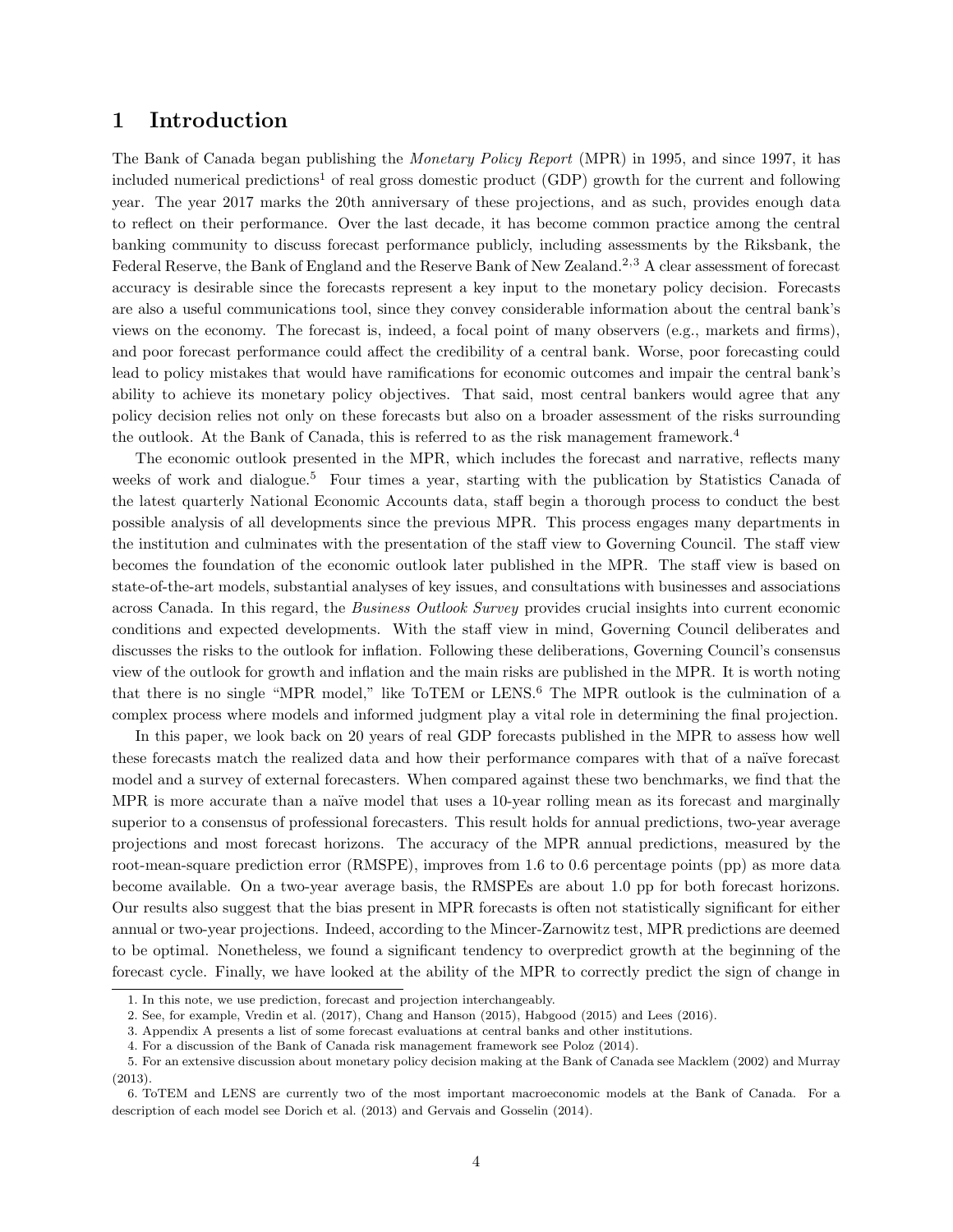real GDP growth. At the beginning of the forecast cycle, the MPR correctly predicts a pickup or slowdown in annual real GDP growth roughly 50 per cent of the time, improving to about 75 per cent at the end of the cycle. The sign of change is correctly predicted roughly 60 per cent of the time for the two-year average prediction.

The rest of this note is organized as follows: Section [2](#page-5-0) discusses the data we use for the different MPR projections followed by a discussion of the relevant GDP series from Statistics Canada. The section also includes a brief presentation of the Consensus Economics data used to evaluate the MPR forecast performance. Section [3](#page-9-0) presents a number of performance metrics for several forecast horizons. In this section, we evaluate specific annual predictions as well as the average prediction over the projection horizon. Section [4](#page-15-0) compares the forecast accuracy of the MPR with two benchmarks: a naïve forecast (the ex-ante unconditional mean) and private sector consensus. Finally, Section [5](#page-16-0) summarizes the main results.

#### <span id="page-5-0"></span>2 Data

#### 2.1 MPR predictions

The Bank of Canada has published the MPR two to four times a year since 1995, to inform the Canadian public about its view of the economy and the implications for inflation. As of 2009, the Bank of Canada publishes four complete MPRs per year in January, April, July and October.[7](#page-5-1)

From these reports, we have extracted the real GDP predictions. From 2004 onward this is straightforward, as the predictions are explicitly presented in a table. However, for MPRs published before 2004, the numerical figures must be recovered from the text of the MPR. For example, in May of 2000, the MPR read, "Taking into account the upward revision to growth in 1999 as well as recent data, the Bank projects output growth in Canada in 2000 of about 4 to 4.5 per cent." We have entered this in our data set as a growth rate of 4.25 per cent. Before 1997, even this information is not readily available, so our analysis starts in 1997.

We evaluate only real GDP predictions from the MPR publications because inferring the inflation forecast is impractical before 2004.<sup>[8](#page-5-2)</sup> In the same May 2000 MPR as above, the inflation projection is described as follows: "On balance, with some demand pressures emerging this year, the Bank sees core inflation rising gradually towards the midpoint of the inflation-control range." From this, it is not clear what the projected inflation numbers were for 2000 and 2001.

Because of the changes in timing of the publication of the MPR, and limitations on which information was reported consistently through time, we restrict our data set in several ways. In addition to exclusively focusing on real GDP predictions, we assess only predictions made in April and October, because they are the most consistent MPR publication dates.<sup>[9](#page-5-3)</sup> Similarly, we solely evaluate annual forecasts since comprehensive quarterly predictions became available only in October 2005. Moreover, in recent years, the quarterly predictions were limited to the first two quarters of the projection and not the full forecast horizon. Lastly, we assess forecasts two years ahead (current year  $(t)$  and next  $(t+1)$ ) because the three-year-ahead projections were not published before 2005. In this way, we ensure the longest possible sample for analysis.

We end up with four predictions for each year. Table [1](#page-6-0) shows the timing of the MPR predictions (forecast cycle). For example, the first real GDP growth forecast for 2016 is published in the April 2015 MPR. We

<span id="page-5-1"></span><sup>7.</sup> In 1995, the MPR was released in May and November of each year. In 2000, the Bank added short updates in February and August. Two years later, the publication schedule changed and detailed MPRs were issued in April and October while updates were released in January and July.

<span id="page-5-2"></span><sup>8.</sup> Although there is not enough data to conduct a complete assessment of the MPR inflation forecasts, we present the annual RMSPEs in Appendix B. We use the same data as for the forecast confidence intervals published in the MPR, but on an annual basis.

<span id="page-5-3"></span><sup>9.</sup> Before 2002, the Bank of Canada published MPRs in May and November instead of April and October, but we still label them as if they were circulated in April and October respectively for ease of discussion/analysis.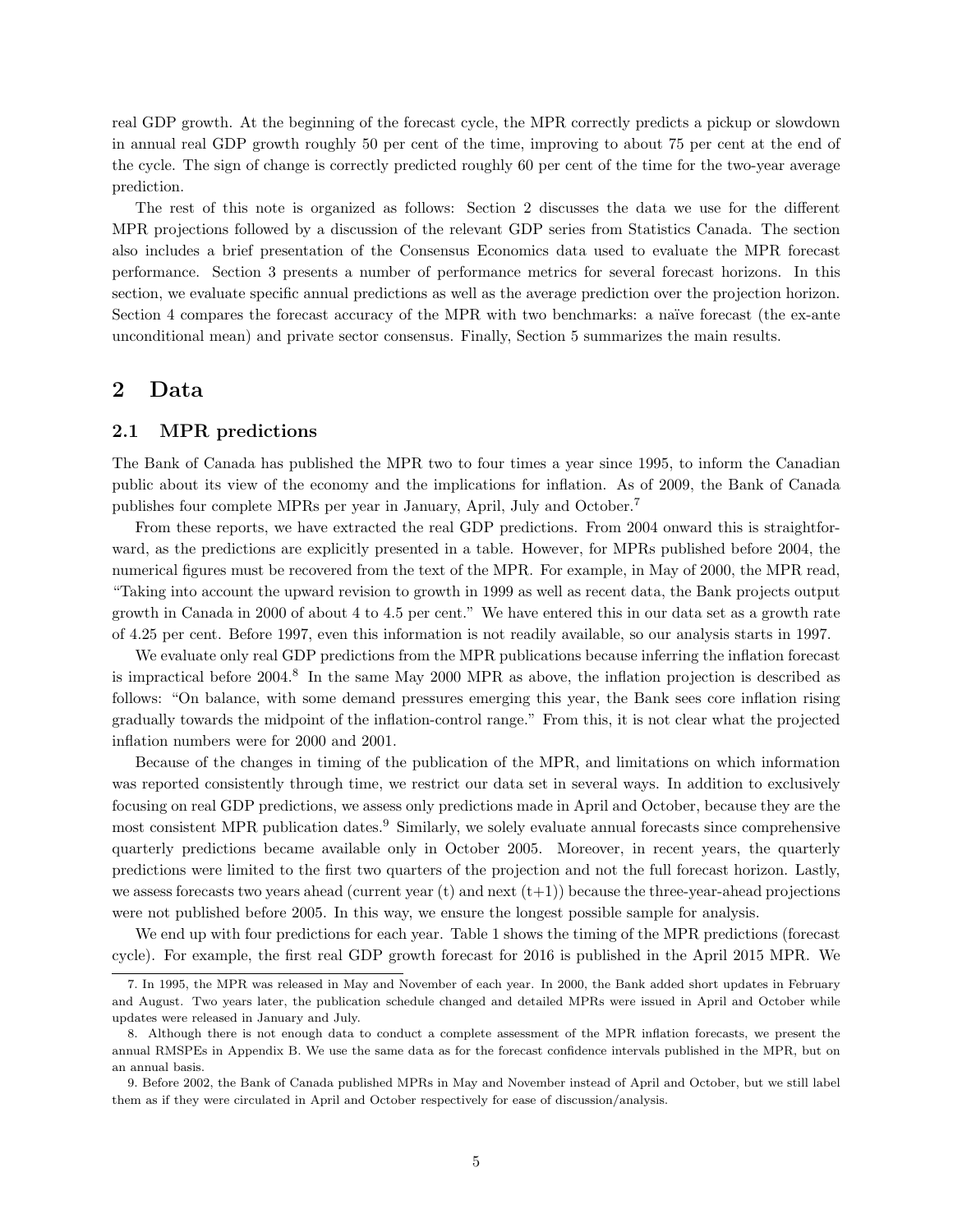refer to it as the first/longest forecast horizon (FH1). In October 2015, the second prediction for 2016 growth is made, referred to as FH2. The last two annual forecasts for 2016 growth are made in April and October of the same year (2016) and are called FH3 and FH4, respectively. FH4 represents the last/shortest forecast horizon for a given target year. FH1 is the forecast made with no quarterly information about the target year while FH4 exploits much more data, including quarterly real GDP figures for five of the seven quarters relevant for calculating the annual growth rate of the target year.<sup>[10](#page-6-1)</sup> At horizon FH4, we have more than 80 per cent of the necessary information to compute the annual figure of the target year.

We undertake the forecast assessment for two-year average growth rates as well as annual. The reasoning is twofold. First, monetary policy takes about two years to fully propagate through the economy. Second, we believe that quarterly or annual volatility in the growth rate of real GDP is less relevant for the conduct of monetary policy. In our view, a central bank should focus more on the expected level of real GDP at the end of the relevant policy horizon and less on the volatility of the intermediate point forecasts. We construct the two-year series as the geometric average of the current and following year. The two-year growth rate g of  $g_1$  (current year growth) and  $g_2$  (next year growth) is computed as  $g = \sqrt{(1 + g_1)(1 + g_2)} - 1$ . Since we need the data from the second year to know the realized value, we label the two-year average growth rate using the second year, e.g., 2016 represents the average real GDP growth for 2015 and 2016. The projections are made in April and October of the first year and labelled APRIL and OCTOBER, respectively. For the April two-year prediction, less than 20 per cent of the quarterly data is available, and about 44 per cent is known for the October forecast. In all, we have around 20 data points per forecast horizon in our data set.

<span id="page-6-0"></span>

|            |           |                 | Target Year     |                |          |                 |                |                 |                |
|------------|-----------|-----------------|-----------------|----------------|----------|-----------------|----------------|-----------------|----------------|
|            |           | 1997            |                 | 1998           | $\cdots$ |                 | 2015           |                 | 2016           |
|            | Apr '97   | FH <sub>3</sub> | FH1             | APRIL          |          |                 |                |                 |                |
|            | Oct '97   | FH4             | FH2             | <b>OCTOBER</b> |          |                 |                |                 |                |
|            | Apr '98   |                 | FH <sub>3</sub> |                | .        |                 |                |                 |                |
|            | Oct '98   |                 | FH4             |                |          |                 |                |                 |                |
| <b>MPR</b> |           |                 |                 |                |          |                 |                |                 |                |
|            | Apr $'14$ |                 |                 |                |          | FH <sub>1</sub> | <b>APRIL</b>   |                 |                |
|            | Oct $14$  |                 |                 |                |          | FH2             | <b>OCTOBER</b> |                 |                |
|            | Apr $'15$ |                 |                 |                |          | FH <sub>3</sub> |                | FH1             | <b>APRIL</b>   |
|            | Oct '15   |                 |                 |                | .        | FH4             |                | FH2             | <b>OCTOBER</b> |
|            | Apr $'16$ |                 |                 |                |          |                 |                | FH <sub>3</sub> |                |
|            | Oct $'16$ |                 |                 |                |          |                 |                | FH4             |                |

Table 1: Timing of the MPR predictions—forecast horizon/cycle

Note: FH1, FH2, FH3 and FH4 represent annual forecasts while APRIL and OCTOBER indicate two-year predictions.

Figure [1](#page-7-0) below presents the real GDP forecast (annual and two-year average) as published in the April and October MPR since 1997. We observe that the MPR outlook for real GDP appears to be downgraded often, as more information becomes available—roughly two-thirds of the time. It echoes the results of a recent analysis by Guénette et al. [\(2016\)](#page-18-7) about serial disappointment in the Bank of Canada forecasts. This phenomenon is observed throughout the sample.

<span id="page-6-1"></span><sup>10.</sup> See Cross and Wyman [\(2011\)](#page-18-8) for a detailed explanation of the relationship between quarterly and annual growth rates.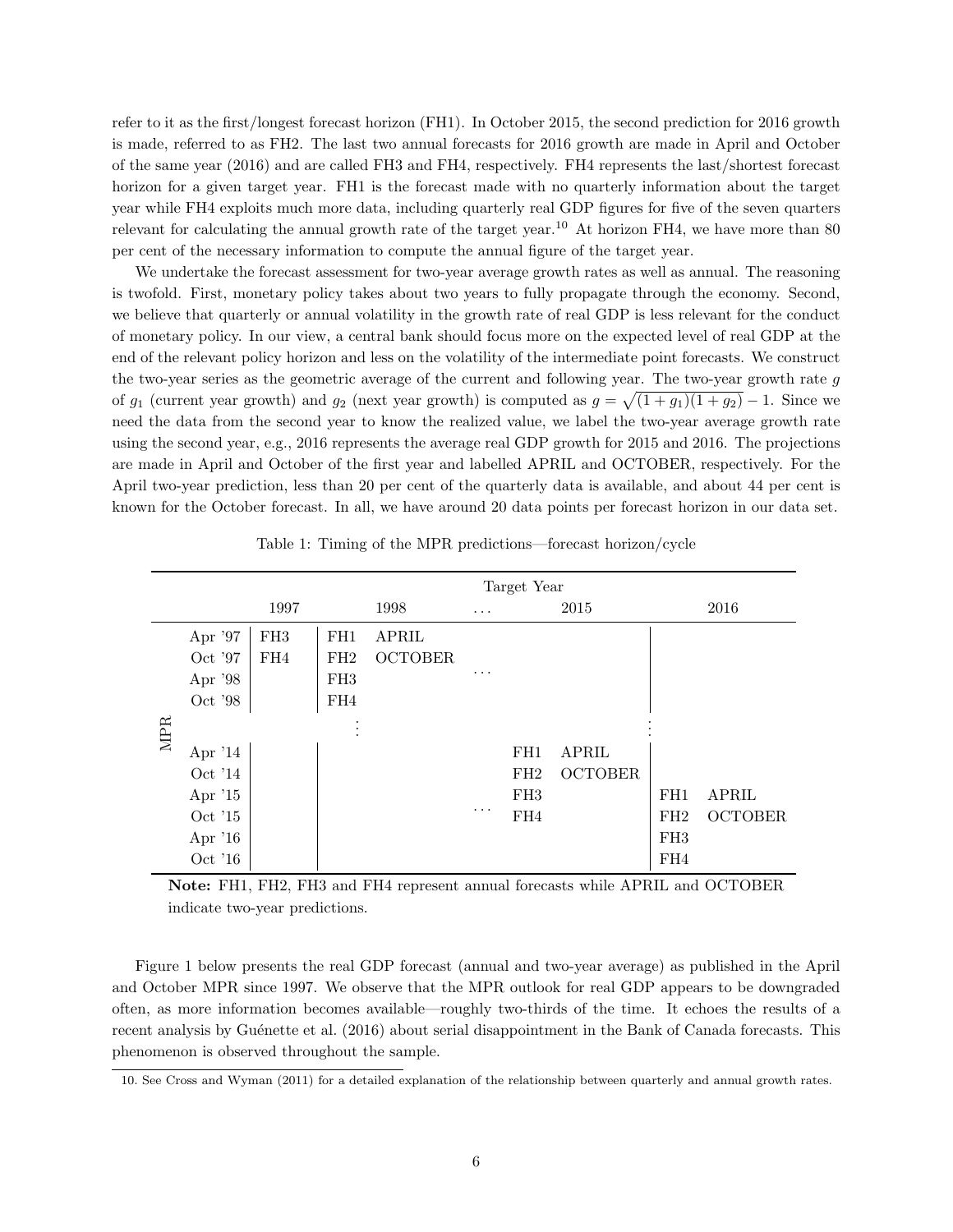<span id="page-7-0"></span>

#### Figure 1: What do the MPR forecasts for real GDP growth look like?

#### 2.2 Real GDP series

To calculate the prediction errors used to assess the MPR performance, we need an annual series for realized GDP. We use the final real GDP series as opposed to the real-time estimate because the former makes use of the most recent information, and represents a complete measure of real economic activity that should be more relevant to the conduct of monetary policy.<sup>[11](#page-7-1)</sup> Thus we use the latest release of GDP at market prices in chained 2007 dollars.<sup>[12](#page-7-2)</sup> The quarterly series is transformed into an annual series by averaging the level.

The conceptual definition of the real GDP series has changed over the period of our analysis. Following two papers by the Federal Reserve,<sup>[13](#page-7-3)</sup> we have adjusted the real GDP series for three main methodological changes made by Statistics Canada. First, in 2001, Statistics Canada modified the treatment of software.[14](#page-7-4) Second, they switched from a Laspeyres to a chain Fisher volume index.[15](#page-7-5) Finally, in 2012, Statistics Canada broadened the capital boundary in the Canadian System of National Accounts (CSNA) to include (R&D) and military weapons.[16](#page-7-6) It is important to adjust the GDP series for these conceptual changes since forecasters, like the Bank of Canada, were predicting output growth based on existing methodology. Adjusting the GDP series eliminates distortions in the forecast errors.

Regarding the change in the treatment of software, Statistics Canada estimates the impact on the growth rate of real GDP to be quite small—less than 0.1 pp over 1997 to 2000.[17](#page-7-7) Unfortunately, Statistic Canada's

<span id="page-7-1"></span><sup>11.</sup> Research at the Board of Governors of the Federal Reserve System also used the latest vintage in their forecast assessment, as the resulting errors should provide a better measure of uncertainty—Nalewaik and Scherling [\(2014\)](#page-19-2).

<span id="page-7-2"></span><sup>12.</sup> Series v62305752 published by Statistics Canada.

<span id="page-7-4"></span><span id="page-7-3"></span><sup>13.</sup> See Reifschneider and Tulip [\(2007\)](#page-19-3) and Nalewaik and Scherling [\(2014\)](#page-19-2).

<sup>14.</sup> Software is now treated like any other capital input. Previously it was assumed to be fully depreciated during the production period like intermediate inputs.

<span id="page-7-5"></span><sup>15.</sup> There are two reasons mentioned by Statistics Canada for this: first, it provides users with a more rigorous measure of real GDP growth between two consecutive periods and second, to make the Canadian measure comparable with the United States. For more detail see Chevalier [\(2003\)](#page-18-9).

<span id="page-7-6"></span><sup>16.</sup> See Tebrake et al. [\(2011\)](#page-19-4).

<span id="page-7-7"></span><sup>17.</sup> For a detailed discussion of the treatment of software spending in the CSNA see Jackson [\(2002\)](#page-18-10).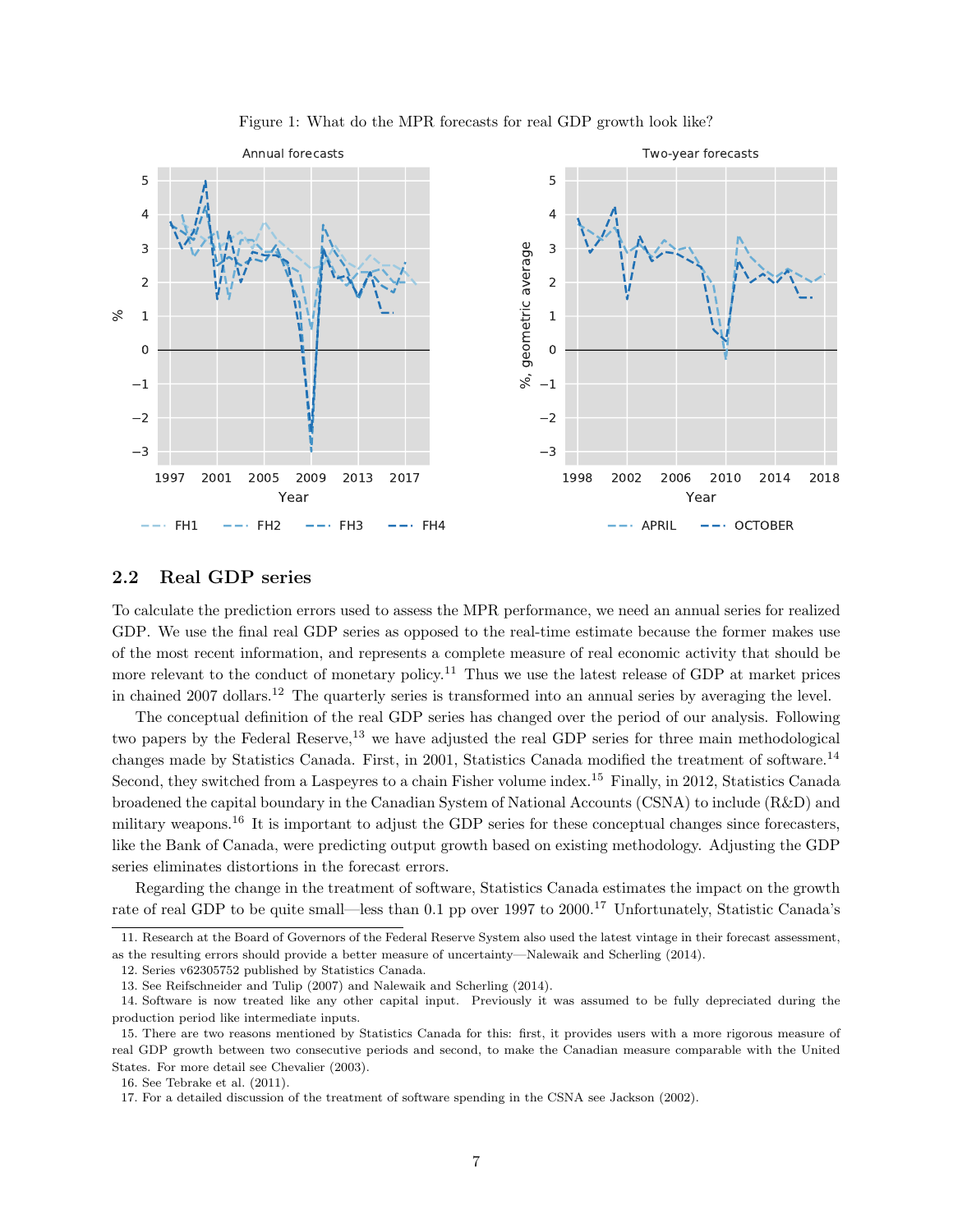study does not provide an estimate for 2001 and 2002. To proxy the effect for these two years, we assume the average impact over 1997 to 2000. Overall, the impact on growth is small, as much of the software spending was already included in GDP under hardware and government expenditures.<sup>[18](#page-8-0)</sup> For the switch to the chain Fisher volume index, the average difference between the growth rates of the two indices is about 0.1 pp before 2002—Laspeyres growth has been, on average, higher. That said, this change has by far the largest impact on real GDP growth with a maximum effect of 0.4 pp in 1999. Finally, we did not find any formal analyses concerning the repercussions of the capitalization of research and development (R&D) and military weapons on the growth rate of real GDP in Canada for each year between 1997 and 2012. An analysis from the Federal Reserve Board of Governors indicated that accounting for the capitalization of R&D in the evaluation of US GDP forecasts resulted in only very minor gains. The Federal Reserve Board of Governors has proposed to simply remove the contribution to growth of R&D from real GDP. We concur with this methodology and remove the contribution of both R&D and military weapons from GDP growth in our analysis. The average impact, over the period considered, is close to zero and the maximum effect on growth is 0.2 pp in 2000 due to a surge in R&D expenditures of more than 50 per cent.

Figure [2](#page-9-1) shows the latest estimate of real GDP growth (annual and two-year average) along with an adjusted version to correct for the conceptual changes through time. While these changes have impacted the average annual growth of real GDP, the overall effect appears relatively small and concentrated in the early part of the sample. As discussed above, the switch to the chain Fisher volume index seems to explain most of the divergence observed before 2002. Appendix C presents the estimated annual impact on real GDP growth for each change. In the end, we have created slightly different adjusted series (one for each forecast horizon—FH1 to FH4 and APRIL and OCTOBER) to match the timing of the methodological changes to that of the projections. For example, in April 2001 when the bank first predicted annual real GDP growth for 2002 (FH1), it was not aware of the upcoming changes in the measurement of GDP. However, by October 2001 (FH2), the first two changes (Laspeyres and Software) were fully accounted for in the Bank of Canada forecast. Thus, to assess the forecast performance for 2002, we adjust the GDP series when evaluating FH1, but not FH2, FH3 or FH4.

#### 2.3 Consensus forecast

To assess the MPR projections of real GDP growth, we require benchmarks against which to do so. Typically, the performance is first compared with a naïve forecast model that predicts only the unconditional mean of the series. However, a more convincing test is to compare the MPR with a survey of professional forecasters, which we obtain from Consensus Economics (CE). CE has been surveying between 12 and 19 forecasters on the Canadian outlook each month since 1989. The fact that they collect the information in the first half of the month ensures the independence of the predictions—there is no risk of the professional forecasters reacting to the publication of the MPR. To match our forecast series, we extract the predictions from the CE publications and label the May and November forecasts before 2001 as April and October.

<span id="page-8-0"></span><sup>18.</sup> The price differential also helps explain the limited influence on real GDP growth—hardware prices have been decreasing much faster than prices for software.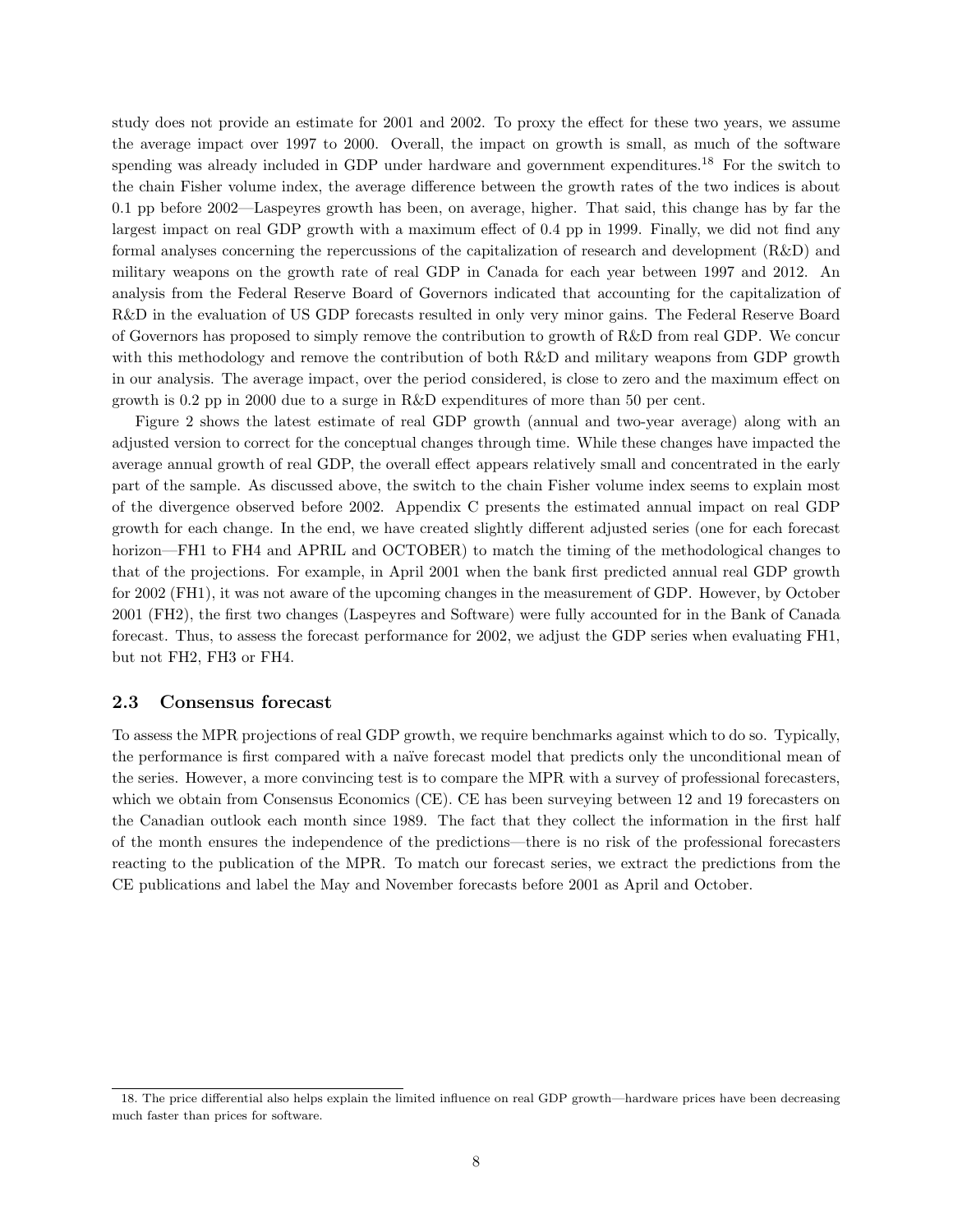<span id="page-9-1"></span>

Figure 2: Conceptual changes have little impact on real GDP growth after 2001

Note: Dotted vertical lines mark the introduction of the different conceptual changes to real GDP. The first dotted line is at 2001, corresponding to the change from a Laspeyres to a chain Fisher volume index and the modifications to the treatment of software. The second dotted line is at 2012, marking the shift in the treatment of military weapons and R&D spending.

## <span id="page-9-0"></span>3 MPR Forecast Performance

There is a large set of metrics available to evaluate point estimates.<sup>[19](#page-9-2)</sup> In this paper, as with many other forecast assessments, we focus on unbiasedness and accuracy.[20](#page-9-3) Additionally, we assess the directional forecast: can the MPR outlook predict an increase or a decrease in the growth rate of real GDP? That said, on their own, these metrics provide insufficient information about the overall performance of the MPR projections. We therefore examine the results of the widely used Mincer-Zarnowitz regression, which gives a sense of the quality of the MPR predictions by jointly evaluating bias and efficiency.

#### 3.1 Unbiasedness: pessimism, optimism or realism?

A desirable characteristic of any forecast is to be unbiased, meaning that the forecaster makes positive errors as often as negative errors and the magnitudes of these errors are comparable in size. A cursory glance at Figure [1](#page-7-0) shows that the outlook for real GDP growth at all horizons tends to be revised downward in the MPR. Moreover, Figure [3](#page-10-0) shows that the MPR errors appear biased.<sup>[21](#page-9-4)</sup> For example, it seems that the Bank tends to overpredict growth early on for both the annual and the two-year average forecasts (FH1, FH2 and

<span id="page-9-2"></span><sup>19.</sup> See for example Mincer and Zarnowitz [\(1969\)](#page-18-11) and Clark and McCracken [\(2013\)](#page-18-12) for an overview.

<span id="page-9-4"></span><span id="page-9-3"></span><sup>20.</sup> See Appendix A for examples.

<sup>21.</sup> In this paper, forecast errors represent the difference between actual real GDP growth and the forecasted figure:  $e_t^{FH_i}$  $Y_t - Y_t^{FH_i}.$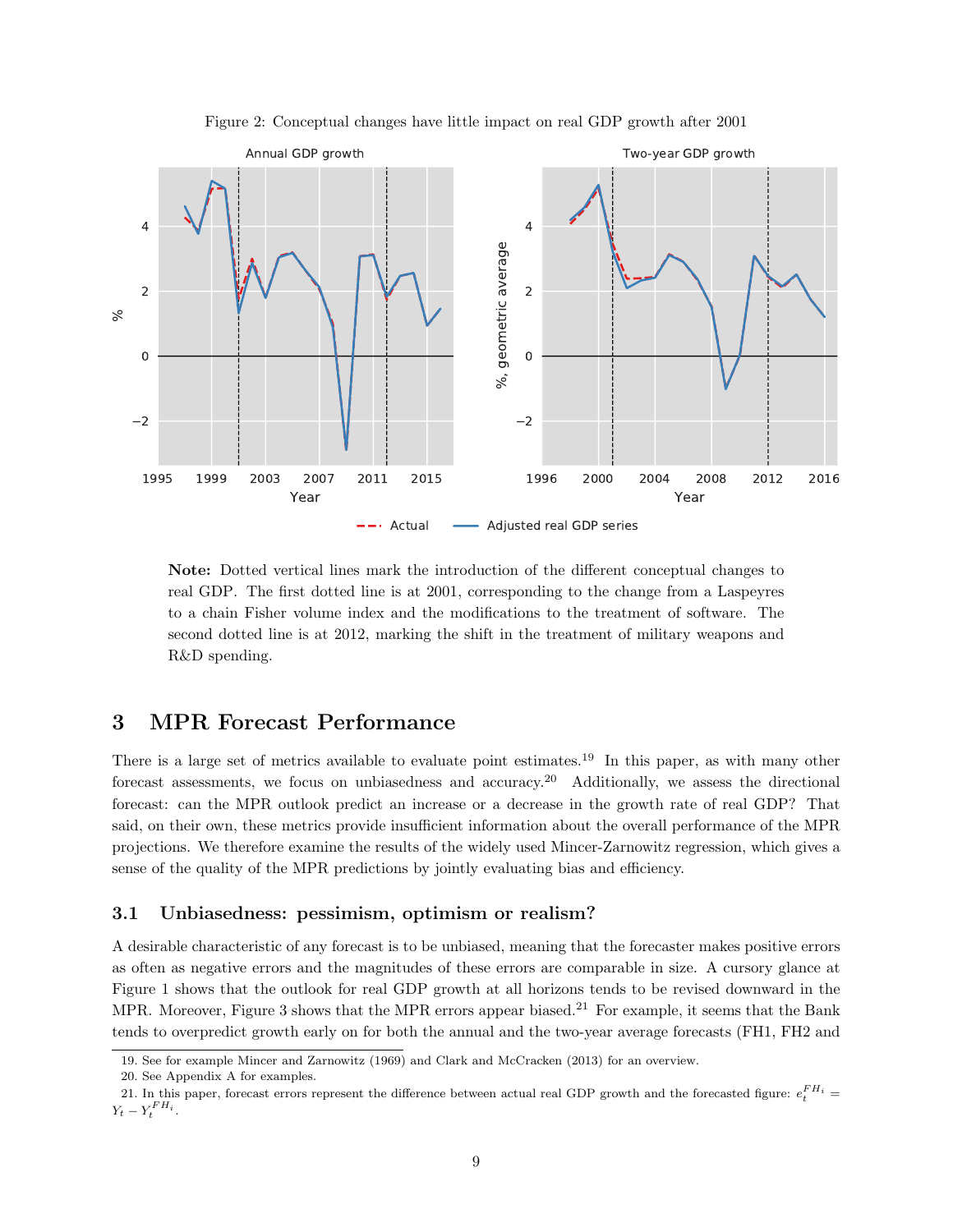APRIL) while underpredicting growth late in the forecast cycle on an annual basis (FH3 and FH4). These observations could be driven by the Asian crisis and the Great Recession, circled in red in Figure [3.](#page-10-0)

A regression of the forecast errors on a constant (Table [2\)](#page-11-0) suggests that the bias is not statistically significant for most forecast horizons and subsamples, with a few exceptions.<sup>[22](#page-10-1)</sup> For FH1 and APRIL, the Bank tends to overpredict growth. Splitting the sample in two indicates that this may be caused by the Great Recession in 2009. For FH4, the bank tends to underpredict growth. Again, splitting the sample indicates that this is mostly due to the increase in growth after the Asian crisis in 1999–2000. Abstracting from these events, however, suggests that the MPR forecasts of real GDP growth are unbiased for most forecast horizons and subsamples, except for the initial predictions (FH1 and APRIL).

<span id="page-10-0"></span>

Figure 3: MPR prediction errors for all forecast horizons

Note: Red circles indicate the Asian crisis and Great Recession. The dotted vertical line indicates the split of the sample in half (2007).

To summarize, while the MPR predictions of real GDP real growth tend to be downgraded through time, they are statistically unbiased for most forecast horizons and subsamples. Nonetheless, we found a significant tendency to overpredict growth initially, especially after correcting for the Asian crisis and Great Recession. The initial optimism bias over the full sample amounts to 0.7 pp on an annual basis (FH1). For the two-year average, the initial overprediction remains important at 0.3 pp (APRIL).

#### 3.2 Accuracy: How big are the MPR prediction errors?

The choice of the accuracy measure is theoretically associated with a particular loss function, which is in turn linked to a measure of central tendency. Typically, the policy-maker assumes a quadratic loss function,

<span id="page-10-1"></span><sup>22.</sup> To test for unbiasedness, we used the following equation:  $e_t^{FH_i} = \beta_0 + \mu_t$ . Only if  $\beta_0$  is statistically different from zero is the forecast considered biased. This equation is estimated by ordinary least squares (OLS), and the covariance matrix is heteroskedasticity and autocorrelation consistent (HAC) based on West and Newey [\(1987\)](#page-19-5).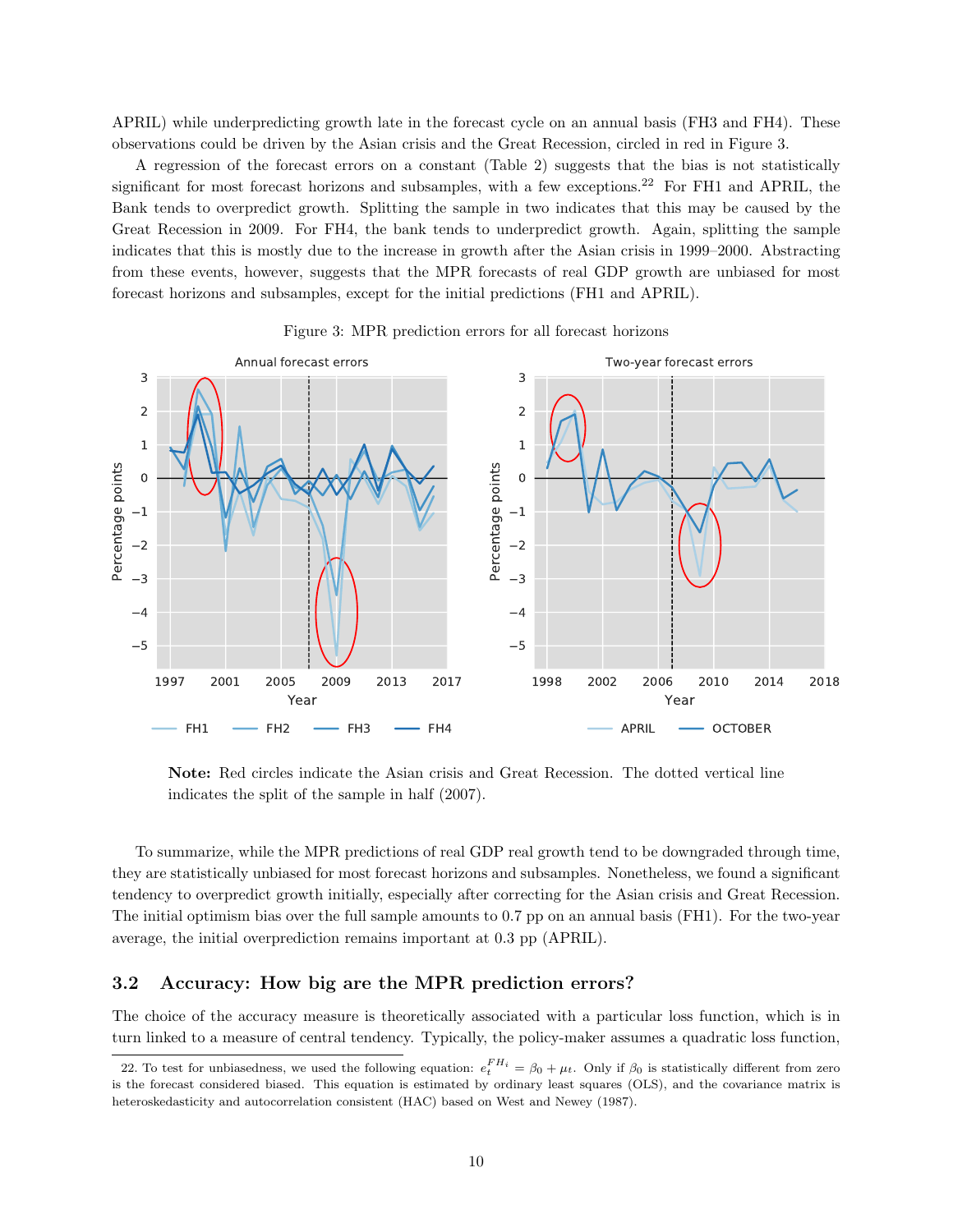| Forecast Horizon | FH1           | FH2           | FH <sub>3</sub> | FH4     | APRIL         | <b>OCTOBER</b> |
|------------------|---------------|---------------|-----------------|---------|---------------|----------------|
| Full Sample      | $-0.63*$      | $-0.21$       | 0.09            | $0.25*$ | $-0.27$       | 0.01           |
|                  | $(-0.66)$ *** | $(-0.31)^{*}$ | $(-0.07)$       | (0.16)  | $(-0.34)$ *** | $(-0.12)$      |
| 1997–2006        | $-0.13$       | 0.23          | 0.32            | 0.36    | 0.13          | 0.30           |
|                  | $(-0.71)$ *** | $(-0.36)$     | (0.01)          | (0.19)  | $(-0.29)$     | $(-0.13)$      |
| $2007 - 2016$    | $-1.09**$     | $-0.60$       | $-0.14$         | 0.14    | $-0.63**$     | $-0.26$        |
|                  | $(-0.62)$ *** | $(-0.28)$     | $(-0.14)$       | (0.14)  | $(-0.38)$ *** | $(-0.11)$      |

<span id="page-11-0"></span>Table 2: In general we cannot reject the hypothesis that MPR forecasts are unbiased, except for the initial predictions

Note: Numbers in parentheses indicate the bias when the following errors are removed: 1999 and 2000 (Asian crisis) for all forecast horizons, and 2009 (Great Recession) for FH1, FH2, APRIL and OCTOBER.

\*, \*\*, \*\*\* indicate forecast errors that are statistically different from zero at  $10\%$ , 5%, and 1% significance levels, respectively. The HAC adjustment is based on West and Newey [\(1987\)](#page-19-5).

since it is more costly to make one large error than many small mistakes—significant deviations from the expected path of key macroeconomic variables are more likely to lead to policy mistakes. Consequently, the optimal point forecast is the mean.[23](#page-11-1) In this note, we avoid any discussion about the definition of the Bank of Canada's point estimates, whether it is the mean, median or mode. We choose to focus on the quadratic loss function—the RMSPE as defined by Equation [1,](#page-11-2) even if it could be suboptimal if the MPR point forecast is in reality the mode or the median.

$$
RMSPE = \sqrt{\frac{1}{T} \sum_{t=1}^{T} (Y_t^{actual} - Y_t^{predicted})^2}
$$
 (1)

<span id="page-11-3"></span><span id="page-11-2"></span>The RMSPE is mathematically related to another desirable characteristic of any forecast: unbiasedness. Equation [2](#page-11-3) below presents the relationship between the two.

$$
RMSPE = \sqrt{\text{bias}^2 + \text{prediction error variance}} \tag{2}
$$

In the case of unbiasedness, the RMSPE is equivalent to the standard deviation of the forecast errors. Thus, avoiding systemic prediction error has two benefits—lowering the bias directly, and indirectly reducing the RMSPE. Table [3](#page-12-0) below presents the accuracy of the MPR outlook for the annual and two-year projections at different forecast horizons, along with the impact of the bias.

A few observations are worth highlighting. First, as expected, the performance of the MPR in predicting real GDP growth improves as more information becomes available. As mentioned earlier, this could largely be explained by the fact that we know more than 80 per cent of the necessary information to compute the annual figure at horizon FH4. Of course, this assumes no revision to the quarterly figures.<sup>[24](#page-11-4)</sup> In contrast, the performance of the two-year projection is relatively consistent across the MPRs over the last 20 years with

<span id="page-11-4"></span><span id="page-11-1"></span><sup>23.</sup> For more detail on this see Wallis [\(1999\)](#page-19-6) or Gneiting [\(2011\)](#page-18-13).

<sup>24.</sup> Quarterly real GDP revisions negatively impact the performance for FH4. Without revisions, the RMSPE would be lower by about 0.3 pp over 1997–2016. This estimate compares the performance of a na¨ıve model using actual and real-time real GDP data. The naïve prediction is simply the average quarterly growth rate over the past 10 years.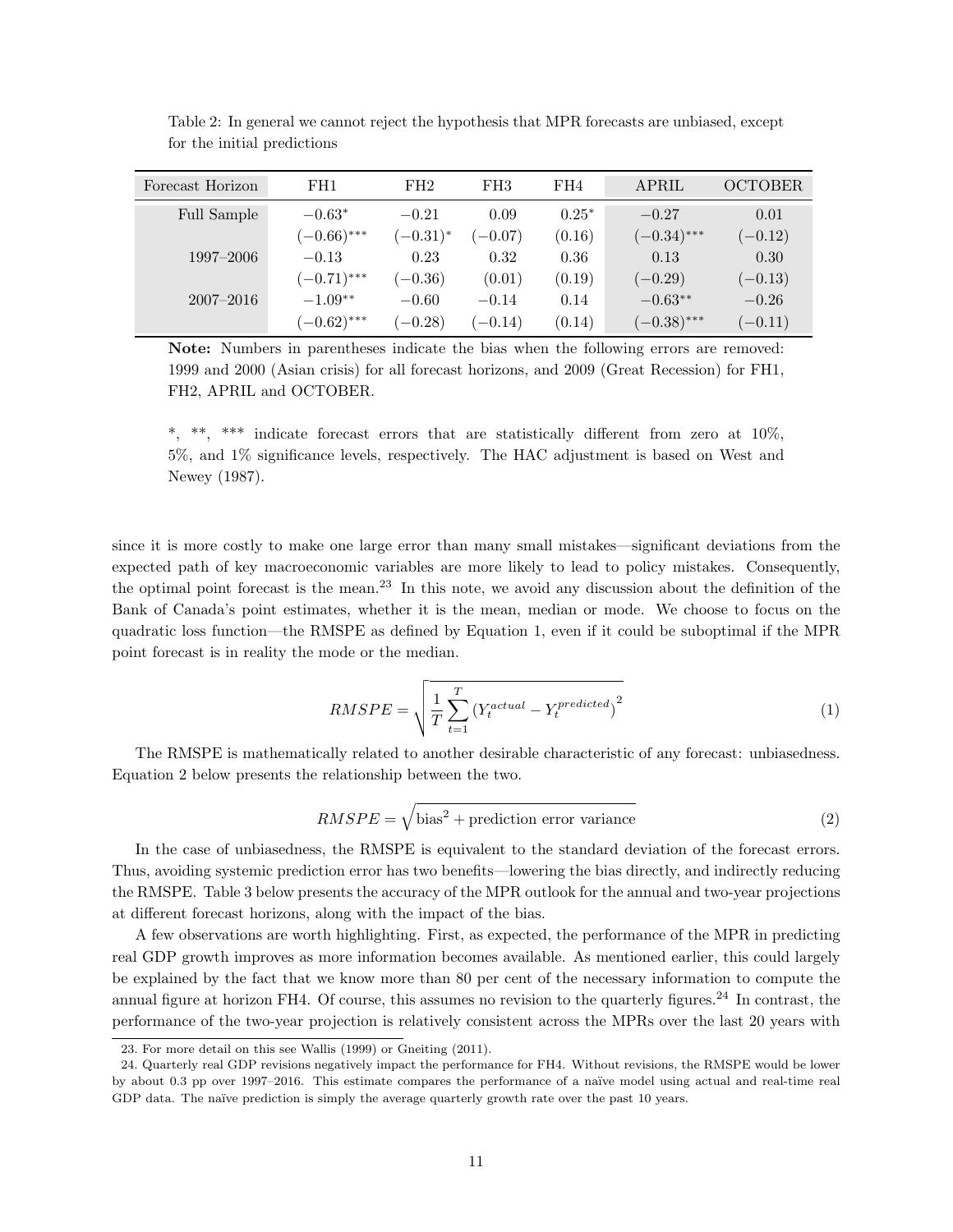<span id="page-12-0"></span>

|               |        | Annual | Two-year        |        |        |                |
|---------------|--------|--------|-----------------|--------|--------|----------------|
|               | FH1    | FH2    | FH <sub>3</sub> | FH4    | APRIL  | <b>OCTOBER</b> |
| Full sample   | 1.63   | 1.41   | 0.78            | 0.64   | 1.00   | 0.86           |
|               | (1.50) | (1.39) | (0.77)          | (0.59) | (0.96) | (0.87)         |
| 1997-2006     | 1.25   | 1.50   | 0.95            | 0.74   | 0.89   | 1.01           |
|               | (1.24) | (1.48) | (0.90)          | (0.64) | (0.87) | (0.97)         |
| $2007 - 2016$ | 1.91   | 1.32   | 0.55            | 0.52   | 1.08   | 0.70           |
|               | (1.57) | (1.18) | (0.53)          | (0.50) | (0.88) | (0.65)         |

Table 3: Size of the MPR forecast errors and impact of the bias

Note: Table shows RMSPEs along with the standard deviation of the MPR forecast errors in parentheses. The relation between RMSPE and the standard deviation is given in Equation [2.](#page-11-3)

only a marginal improvement between April and October. That said, we observe a pronounced improvement in forecast performance over the last decade.

Second, the performance of the MPR seems to have improved in the last decade for both the annual and the two-year average forecasts, except at the longest horizon (FH1 and APRIL) where the impact of the Great Recession is probably the biggest. In April 2008, the Bank of Canada, and many other forecasters, did not anticipate the meltdown of real economic activity in 2009.

Third, to add to our discussion of the bias (largely insignificant at most horizons), its impact on the accuracy of the predictions is small, except at horizon FH1 and APRIL over the last 10 years where the gap amounts to 0.2 and 0.3 pp for the two-year and the annual predictions, respectively. Otherwise, the difference between the RMSPE and the standard deviation of the forecast errors is less than 0.1 pp.

Finally, the calculated RMSPE suggests that a simple confidence interval (one standard deviation or 68 per cent) indicates that for any given year, the actual outcome of real GDP growth could be anything in a range of  $\pm 1.6$  pp at the beginning of the forecast cycle, dropping to  $\pm 0.6$  pp at the end of the forecast cycle. This suggests that uncertainty around the annual point forecast is non-negligible. For comparison, another frequently used measure of uncertainty, the dispersion of private sector forecasts,[25](#page-12-1) suggests intervals that are much smaller—0.9 pp and 0.3 pp for FH1 and FH4, respectively.<sup>[26](#page-12-2)</sup> On a two-year average basis, the calculated RMSPEs suggest a still–considerable confidence interval with a range of about  $\pm 1.0$  pp. Again, the dispersion of private sector forecasts suggests an interval that is much smaller at about 0.6 pp.

#### 3.3 How good are the MPR projections?

<span id="page-12-3"></span>So far, we have discussed the bias and the accuracy of the MPR projections, but it is difficult to say whether the MPR produces good predictions overall. A typical test for good predictions is to estimate Equation [3.](#page-12-3)

$$
Y_t = \beta_0 + \beta_1 Y_t^{FH_i} + \epsilon_t \tag{3}
$$

This equation is referred to as the Mincer-Zarnowitz regression. It regresses realized values on a constant and the predictions  $(Y^{FH_i})$ . If the intercept is far from zero, the forecast is, on average, biased. If the slope

<span id="page-12-1"></span><sup>25.</sup> For a discussion on the use of private sector forecast dispersion as a measure of uncertainty see D'Amico and Orphanides [\(2008\)](#page-18-14) and Lahiri and Sheng [\(2010\)](#page-18-15).

<span id="page-12-2"></span><sup>26.</sup> The dispersion of private sector forecasts—not to be confused with the RMSPE—is calculated by eliminating the most extreme value (high and low) and taking the difference between the remaining highest and lowest forecast (see Bank of Canada [2013\)](#page-18-16).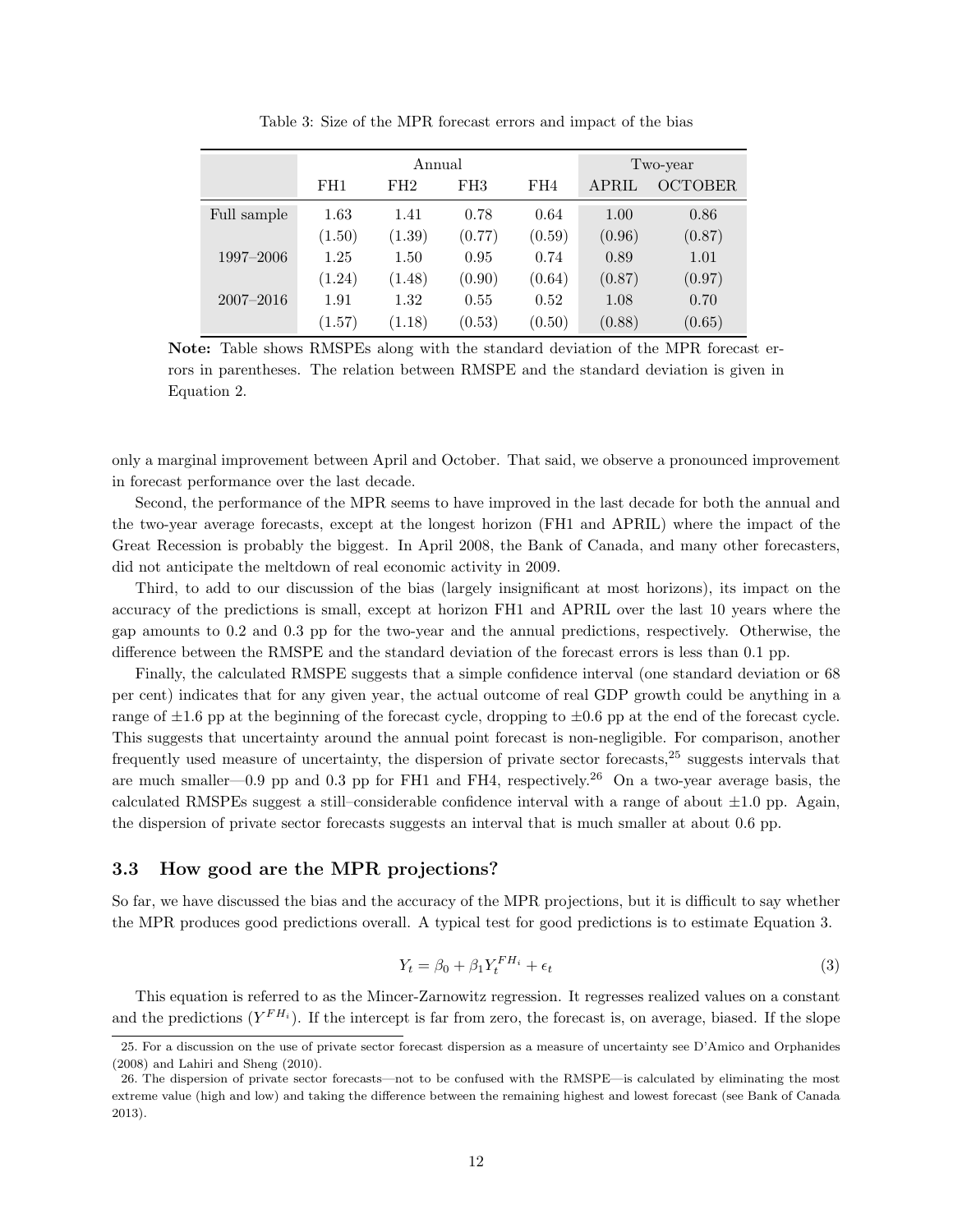$(\beta_1)$  is different from one, the forecast has consistently underpredicted or overpredicted deviations from the mean (the predictions are deemed to be inefficient). Finally, if the  $R<sup>2</sup>$  is low, then little of the variation of the variable is captured by the forecast. These three elements together represent a more complete test of the overall forecast performance.

A simple way to visualize the Mincer-Zarnowitz equation is to produce a scatter plot of the realized versus the predicted value (prediction-realization diagram).<sup>[27](#page-13-0)</sup> A good forecast will lie on the 45-degree line. Figure [4](#page-14-0) below shows the scatter plots for all horizons. The scatter plots suggest that MPR forecasts at the longest horizon (FH1, FH2 and APRIL) tend to be biased and consistently underpredict deviation from the mean. At the shortest horizons, the overall performance of the MPR annual predictions improves significantly, reflecting increased availability of data. For the two-year average, the performance is similar between APRIL and OCTOBER.

After estimating Equation [3,](#page-12-3) a few results stand out for both the annual and the two-year average forecasts (Table [4\)](#page-13-1). First, the bias gets closer to zero as we progress in the forecast cycle.<sup>[28](#page-13-2)</sup> Similarly, the slope coefficient gets closer to one with more information. Furthermore, the  $R<sup>2</sup>$  of the regression increases significantly across forecast horizons. For the annual projection, the  $R^2$  moves from a low of 0.34 to 0.90 at horizon FH4. For the two-year forecast, the  $R^2$  increases from 0.56 in APRIL to 0.65 in OCTOBER. These findings confirm the visual inspection of Figure [4—](#page-14-0)the MPR performance is good and improves with more information. Finally, we can jointly test the null hypothesis of a zero constant and a slope coefficient of one. This is often referred to as an optimality test—do the forecasts use all available information? Statistically, we cannot reject (at the 10 per cent level) the hypothesis that jointly  $\beta_0 = 0$  and  $\beta_1 = 1$ . The optimality result is surprising for FH1 but could be explained by the large imprecision in the estimates. Overall, the MPR predictions are deemed to be optimal according to this test.

<span id="page-13-1"></span>

|                  |         | Annual  | Two-year        |         |              |                |
|------------------|---------|---------|-----------------|---------|--------------|----------------|
| Forecast Horizon | FH1     | FH2     | FH <sub>3</sub> | FH4     | <b>APRIL</b> | <b>OCTOBER</b> |
| Constant         | $-4.49$ | $-1.21$ | $-0.13$         | $-0.01$ | $-0.88$      | $-0.40$        |
|                  | (2.62)  | (1.82)  | (0.23)          | (0.08)  | (0.70)       | (0.59)         |
| Forecast         | 2.29    | 1.39    | 1.09            | 1.12    | 1.23         | 1.17           |
|                  | (0.85)  | (0.66)  | (0.12)          | (0.06)  | (0.27)       | (0.23)         |
| R-Squared        | 0.34    | 0.37    | 0.81            | 0.90    | 0.56         | 0.65           |
|                  |         |         |                 |         |              |                |
| Joint F-Test     | 2.61    | 0.32    | 0.32            | 1.84    | 1.40         | 0.27           |

Table 4: Results of the Mincer-Zarnowitz regression (1997–2016)

Note: F-Test of the joint hypothesis of  $\beta_{Constant} = 0$  and  $\beta_{Forecast} = 1$  is not rejected at the 10% significance level. Estimated by OLS, and the covariance matrix is adjusted for the presence of heteroscedasticity and serial correlation (West and Newey [1987\)](#page-19-5). Values in parentheses indicated HAC adjusted standard errors.

<span id="page-13-2"></span><span id="page-13-0"></span><sup>27.</sup> This diagram was first introduced by Theil [\(1961\)](#page-19-7).

<sup>28.</sup> The constant in these regressions differs from the bias estimate presented above since the slope coefficient is not constrained to one.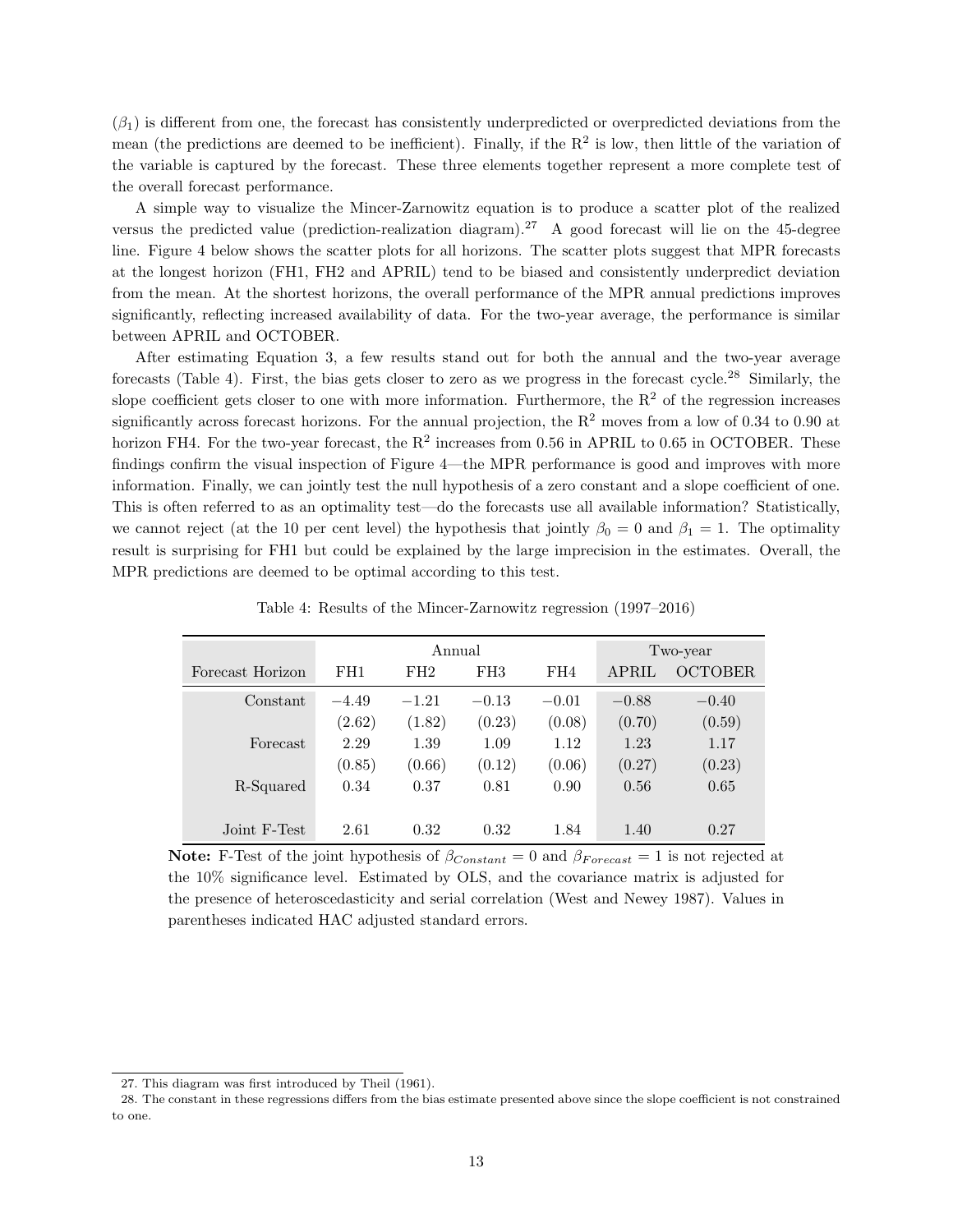<span id="page-14-0"></span>

Figure 4: MPR prediction-realization diagram for all forecast horizons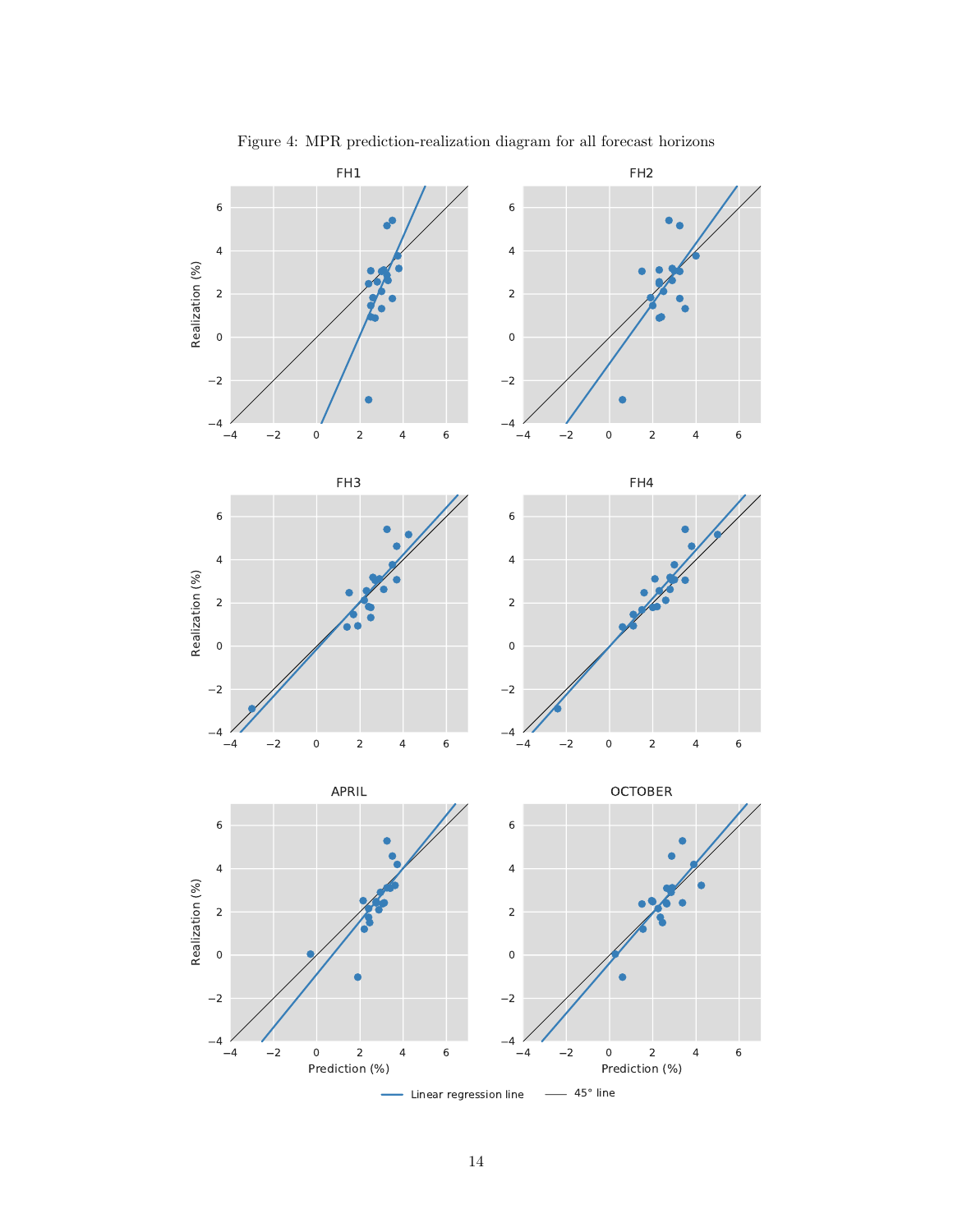#### 3.4 Predicting downturn and upturn—"hit ratio"

While forecast precision is necessary, the direction of a prediction is also crucial. Predicting turning points is one of the most arduous tasks in economic forecasting, but if done successfully the benefits could be important since monetary policy actions only gradually impact real economic activity. The "hit ratio" indicates how often a forecaster correctly predicts an increase or a decrease in the growth rate of a series.[29](#page-15-1) Table [5](#page-15-2) shows the ability of the MPR to predict shifts in the rate of change of real GDP growth for the different forecast horizons. The results illustrate how challenging it is to correctly predict the change in the dynamics of real GDP growth. Early on, the MPR barely meets the 50 per cent bar for the annual predictions and improves to about 75 per cent at the shortest forecast horizon (FH4). Similarly, predicting downturns and upturns in the two-year projection is difficult, with a success rate of roughly 60 per cent.

Table 5: "Hit ratio" for all forecast horizons

<span id="page-15-2"></span>

| Forecast Horizon FH1 FH2 FH3 FH4 APRIL OCTOBER |  |  |     |
|------------------------------------------------|--|--|-----|
| Hit Ratio 47\% 58\% 74\% 74\% 59\%             |  |  | 65% |

### <span id="page-15-0"></span>4 Forecast Comparison

An assessment of the MPR performance would be incomplete without a comparison with common benchmarks. As a first test, we compare the MPR projection with a naïve model—the ex-ante unconditional mean of the series. The unconditional mean is computed using a 10-year rolling window based on real-time data.[30](#page-15-3) This comparison tells us if the MPR outlook for real GDP is informative. When the ratio of  $\frac{RMSPE_{MPR}}{RMSPE_{NAIVE}}$ is below one, then the MPR projection of real GDP growth provides additional information beyond the rolling mean of the series. When the ratio is above one, the opposite is true. For the annual forecast, we can also determine whether the MPR projection is informative not only for the first year but also for the second (referred to as forecast memory).<sup>[31](#page-15-4)</sup> The forecast memory indicates the horizon at which a forecaster provides useful signals.

The second benchmark is much more difficult to meet—are the MPR predictions more accurate than the average view of more than 12 forecasters  $(\frac{RMSPE_{MPR}}{RMSPE_{CE}})$ ? The tendency for group forecasts to surpass any individual forecast has been observed for over a century.[32](#page-15-5) In empirical studies, forecast combinations have frequently been found to generate better predictions on average than approaches based on the ex-ante best individual forecasting model.[33](#page-15-6) This phenomenon is known as the wisdom of crowds.

Figures [5](#page-16-1) and [6](#page-16-2) show the results for the naïve benchmark and the comparison with consensus. Initially, the information content of the MPR projections is about 20 per cent and increases over the first three forecast horizons to reach about 50 per cent. By the end of the forecast horizon, the information content is more limited, as most of the relevant data are now known. That said, the MPR outlook retains a slight edge with an RMSPE of 0.6 compared with 0.7 for the naïve model. The results also indicate the value of the MPR outlook after the first year of the projection (forecast memory of at least two years—the RMSPE ratios are below one for horizon FH1 and FH2). For the two-year projection, the information content amounts to roughly one-third with only a small difference between APRIL and OCTOBER. For the comparison with

<span id="page-15-1"></span><sup>29.</sup> See Chang and Hanson [\(2015\)](#page-18-0) or Timmermann [\(2006a\)](#page-19-8) for further discussion about directional accuracy.

<span id="page-15-3"></span><sup>30.</sup> The real-time data reflect the initial release of real GDP as recorded by the Bank.

<span id="page-15-4"></span><sup>31.</sup> The Riksbank discussed this concept in its forecasting assessment of 2007—Andersson, Karlsson and Svensson [\(2007\)](#page-18-17).

<span id="page-15-6"></span><span id="page-15-5"></span><sup>32.</sup> See Galton [\(1907\)](#page-18-18).

<sup>33.</sup> See Stock and Watson [\(2004\)](#page-19-9) and Timmermann [\(2006b\)](#page-19-10) for a thorough discussion. Granziera, Luu and St-Amant [\(2013\)](#page-18-19) found similar results in the context of Canadian real GDP.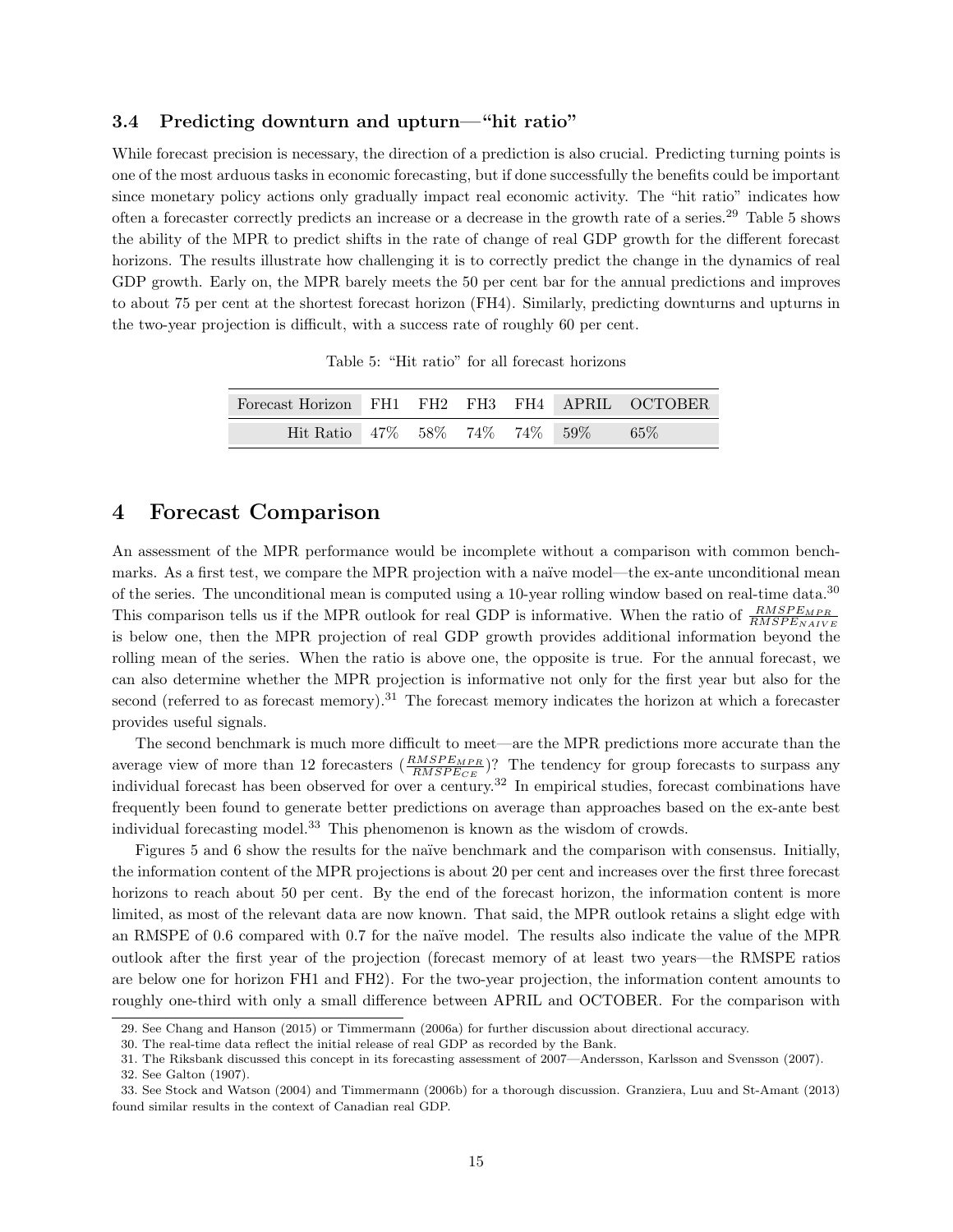consensus, the results illustrate a small gain on average for the MPR, which is quite good considering the literature on forecast combination. Only at the shortest horizon (FH4) does consensus seem to marginally outperform the MPR outlook.

<span id="page-16-1"></span>

Figure 5: MPR outlook outperforms a naïve model



<span id="page-16-2"></span>

## <span id="page-16-0"></span>5 Conclusion

Based on 20 years of data, this paper examines the quality of MPR projections for real GDP growth. The analysis not only looks at the performance of the annual predictions but also assesses the two-year average prediction given the importance of correctly determining the expected level of real GDP at the end of the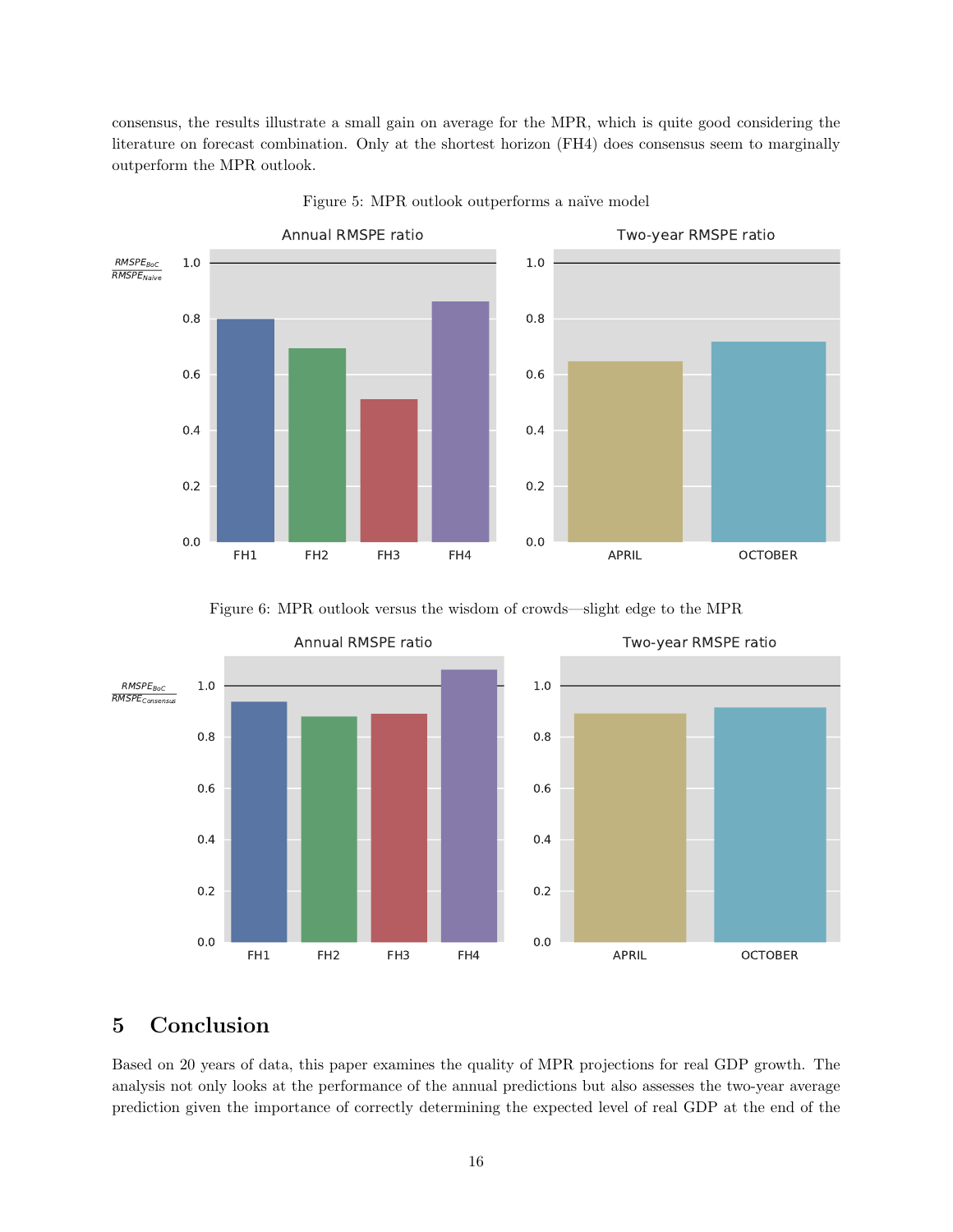policy horizon. The predictions are compared with the final estimate of real GDP growth adjusted for three important conceptual changes through time. Adjusting for conceptual changes eliminates distortions in the forecast errors by taking into account the existing methodology at the time of producing the forecast.

To judge overall performance, we examine a number of metrics and several forecast horizons. When compared against two benchmarks, we find that the MPR is more accurate than a naïve forecast model and marginally superior to consensus. This result holds for annual predictions, two-year average projections and most forecast horizons. The accuracy of the MPR annual predictions, measured by the RMSPE, improves from 1.6 to 0.6 pp as more data become available. On a two-year average basis, the RMSPE is about 1.0 pp for both forecast horizons. Our results also suggest that the bias present in MPR forecasts is often not statistically significant for both annual and two-year projections. Indeed, according to the Mincer-Zarnowitz test, MPR predictions are deemed to be optimal. Nonetheless, we found a significant tendency to overpredict growth at the beginning of the forecast cycle and underpredict at the end of the cycle. The optimism bias over the full sample amounts to 0.7 pp on an annual basis and 0.3 pp for the two-year average. Finally, we have assessed the ability of the MPR to predict the sign of changes in real GDP growth correctly. At the beginning of the forecast cycle, the MPR correctly predicts a change in the pace of annual real GDP growth roughly 50 per cent of the time, improving to about 75 per cent at the end of the cycle. The sign of change is correctly predicted roughly 60 per cent of the time for the two-year average prediction.

In sum, the MPR predictions appear relatively good according to the tests used in this note. Looking at the performance of the MPR in different ways has helped identify scope for improvement. We see three areas for improvement: 1) increasing point forecast accuracy early on in the forecast cycle; 2) reducing bias at the longest forecast horizon; and 3) improving the ability to predict a change in the dynamic of real GDP growth. Improvements along these margins will help mitigate the risk of policy mistakes and support the already high level of credibility the Bank has achieved over the last 25 years of inflation targeting.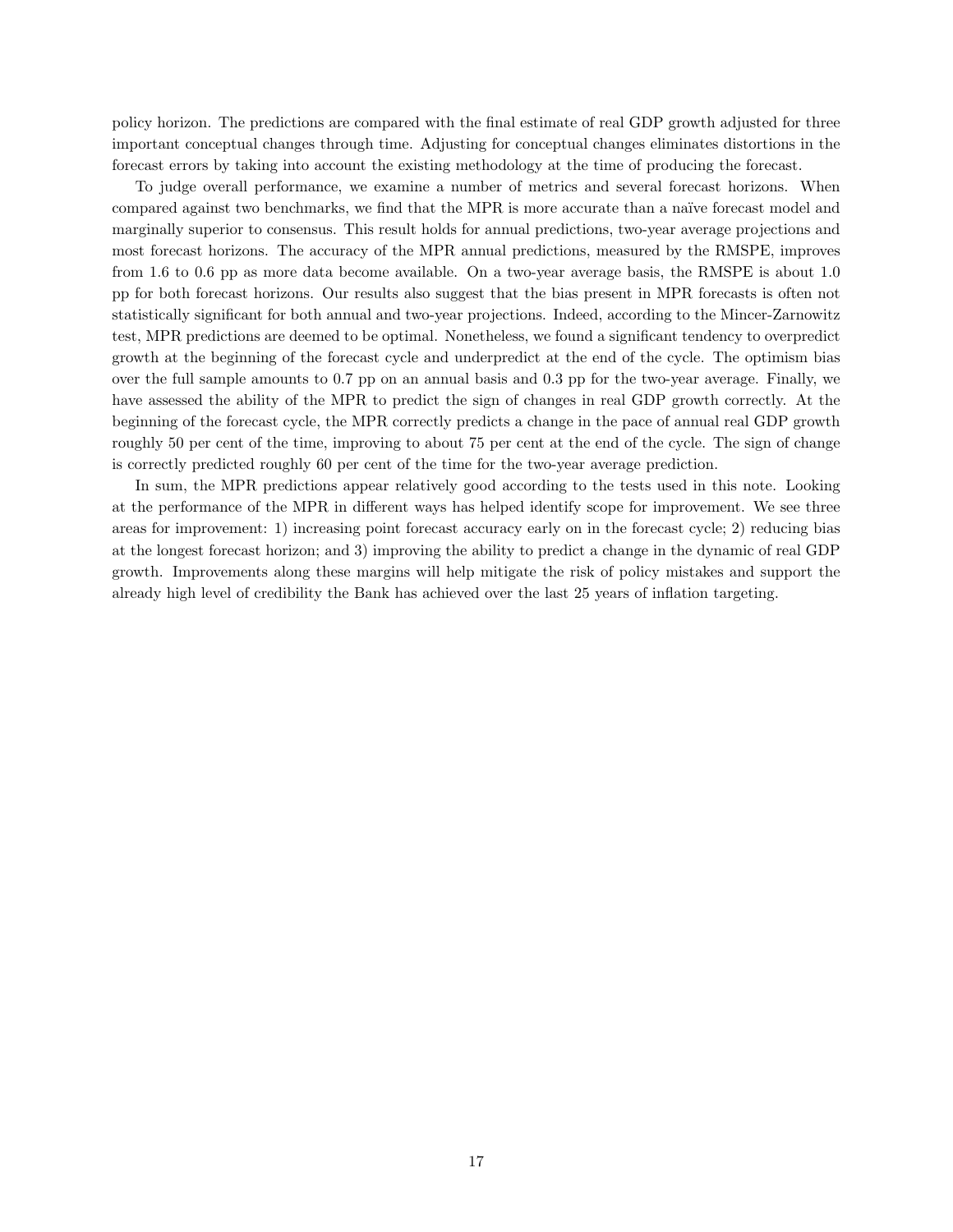## References

- <span id="page-18-17"></span>Andersson, M. K., G. Karlsson and J. Svensson. 2007. "The Riksbank's Forecasting Performance." Sveriges Riksbank Working Paper Series No. 218.
- <span id="page-18-16"></span>Bank of Canada. 2013. Monetary Policy Report (October).
- <span id="page-18-0"></span>Chang, A. C. and T. J. Hanson. 2015. "The Accuracy of Forecasts Prepared for the Federal Open Market Committee." Board of Governors of the Federal Reserve System Finance and Economics Discussion Series No. 2015-062.
- <span id="page-18-9"></span>Chevalier, M. 2003. "Chain Fisher Volume Index Methodology." Statistics Canada Income and Expenditure Accounts Technical Series.
- <span id="page-18-12"></span>Clark, T. and M. McCracken. 2013. "Advances in Forecast Evaluation." Chap. 20, 2:1107–1201. Elsevier.
- <span id="page-18-8"></span>Cross, P. A. and D. Wyman. 2011. "The relationship between monthly, quarterly, and annual growth rates." Canadian Economic Observer.
- <span id="page-18-14"></span>D'Amico, S. and A. Orphanides. 2008. "Uncertainty and Disagreement in Economic Forecasting." Board of Governors of the Federal Reserve System Finance and Economics Discussion Series No. 2008-56.
- <span id="page-18-5"></span>Dorich, J., M. K. Johnston, R. R. Mendes, S. Murchison and Y. Zhang. 2013. "ToTEM II: An Updated Version of the Bank of Canada's Quarterly Projection Model." Bank of Canada Technical Report No. 100.
- <span id="page-18-18"></span>Galton, F. 1907. "Vox populi (The wisdom of crowds)." Nature 75 (7): 450–451.
- <span id="page-18-6"></span>Gervais, O. and M.-A. Gosselin. 2014. "Analyzing and Forecasting the Canadian Economy through the LENS Model." Bank of Canada Technical Report No. 102.
- <span id="page-18-13"></span>Gneiting, T. 2011. "Making and Evaluating Point Forecasts." Journal of the American Statistical Association 106 (494): 746–762.
- <span id="page-18-19"></span>Granziera, E., C. Luu and P. St-Amant. 2013. "The Accuracy of Short-Term Forecast Combinations." Bank of Canada Review (Summer): 13–21.
- <span id="page-18-7"></span>Guénette, J.-D., N. Labelle, M. Leduc and L. Rennison. 2016. "The Case of Serial Disappointment." Bank of Canada Staff Analytical Note No. 2016-10.
- <span id="page-18-1"></span>Habgood, A. 2015. "Evaluating forecast performance." Independent Evaluation Office - Bank of England.
- <span id="page-18-10"></span>Jackson, C. 2002. "Capitalization of Software in the National Accounts." Statistics Canada.
- <span id="page-18-15"></span>Lahiri, K. and X. Sheng. 2010. "Measuring forecast uncertainty by disagreement: The missing link." Journal of Applied Econometrics 25 (4): 514–538.
- <span id="page-18-2"></span>Lees, K. 2016. "Assessing forecast performance." Reserve Bank of New Zealand Bulletin 79 (June): 1–19.
- <span id="page-18-3"></span>Macklem, T. 2002. "Information and Analysis for Monetary Policy: Coming to a Decision." Bank of Canada Review (Summer): 11–18.
- <span id="page-18-11"></span>Mincer, J. and V. Zarnowitz. 1969. "The Evaluation of Economic Forecasts." In Economic Forecasts and Expectations: Analysis of Forecasting Behavior and Performance, 3–46. National Bureau of Economic Research, Inc.
- <span id="page-18-4"></span>Murray, J. 2013. "Monetary Policy Decision Making at the Bank of Canada." Bank of Canada Review (Autumn): 1–9.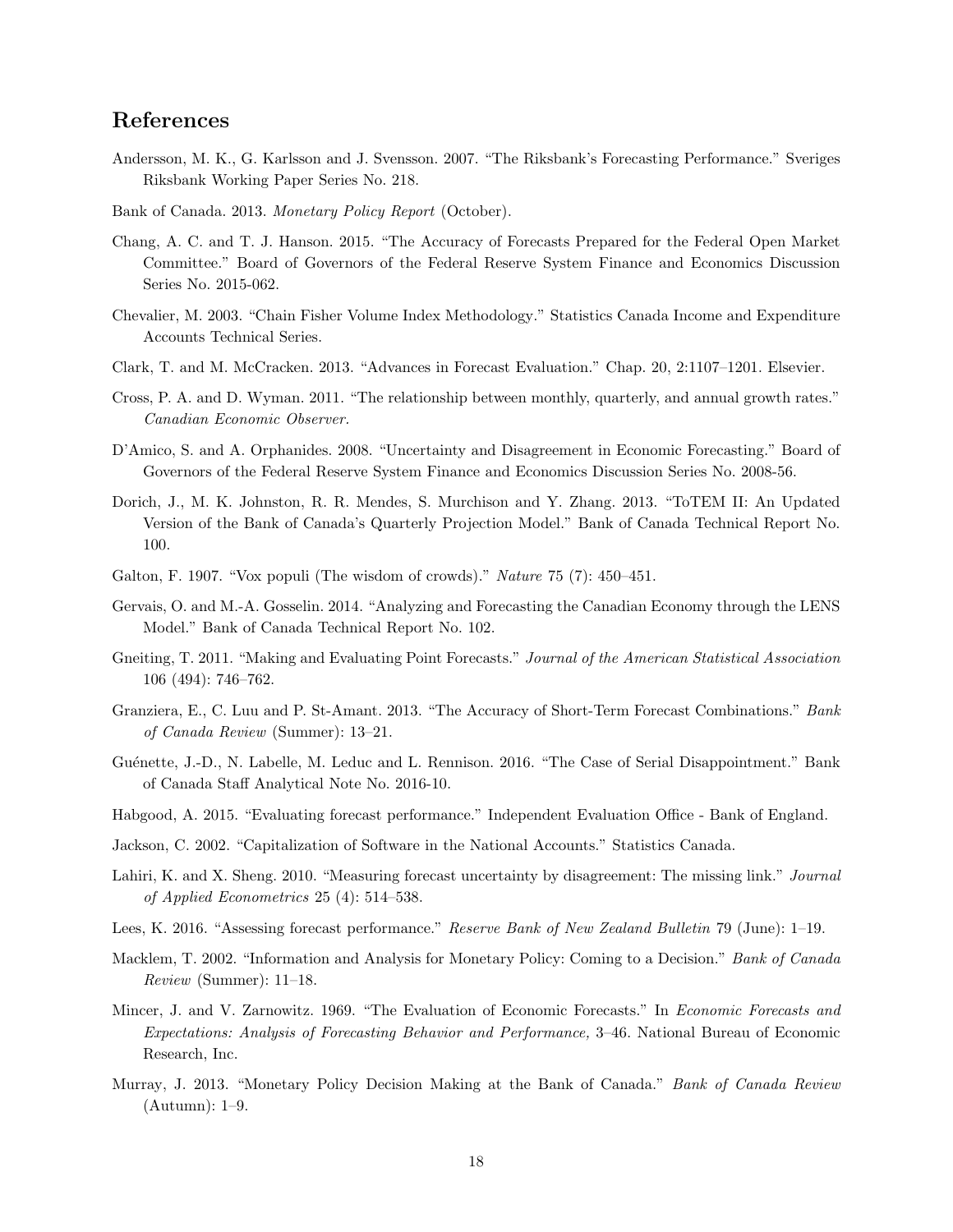- <span id="page-19-2"></span>Nalewaik, J. and A. Scherling. 2014. "Updated Historical Forecast Errors (4/9/2014)." Board of Governors of the Federal Reserve System.
- <span id="page-19-1"></span>Poloz, S. S. 2014. "Integrating Uncertainty and Monetary Policy-Making: A Practitioner's Perspective." Bank of Canada Staff Discussion Paper No. 2014-6.
- <span id="page-19-3"></span>Reifschneider, D. and P. Tulip. 2007. "Gauging the Uncertainty of the Economic Outlook from Historical Forecasting Errors." Board of Governors of the Federal Reserve System Finance and Economics Discussion Series No. 2007-60.
- <span id="page-19-9"></span>Stock, J. H. and M. W. Watson. 2004. "Combination forecasts of output growth in a seven-country data set." Journal of Forecasting 23 (6): 405–430.
- <span id="page-19-4"></span>Tebrake, J. et al. 2011. "A preview of the historical revision of the Canadian System of National Accounts." Statistics Canada.
- <span id="page-19-7"></span>Theil, H. 1961. "Economic forecasts and policy." Contributions to economic analysis. North-Holland Pub. Co.
- <span id="page-19-8"></span>Timmermann, A. 2006a. "An Evaluation of the World Economic Outlook Forecasts." International Monetary Fund Working Paper No. 06/59.
- <span id="page-19-10"></span>. 2006b. "Forecast combinations." Handbook of Economic Forecasting 1:135–196.
- <span id="page-19-0"></span>Vredin, A. et al. 2017. "Evaluation of the Riksbank's forecasts." Riskbank Studies (May).
- <span id="page-19-6"></span>Wallis, K. F. 1999. "Asymmetric density forecasts of inflation and the Bank of England's fan chart." National Institute Economic Review 167 (1): 106–112.
- <span id="page-19-5"></span>West, K. D. and W. K. Newey. 1987. "A Simple, Positive Semi-Definite, Heteroskedasticity and Autocorrelation Consistent Covariance Matrix." Econometrica 55 (3): 703–708.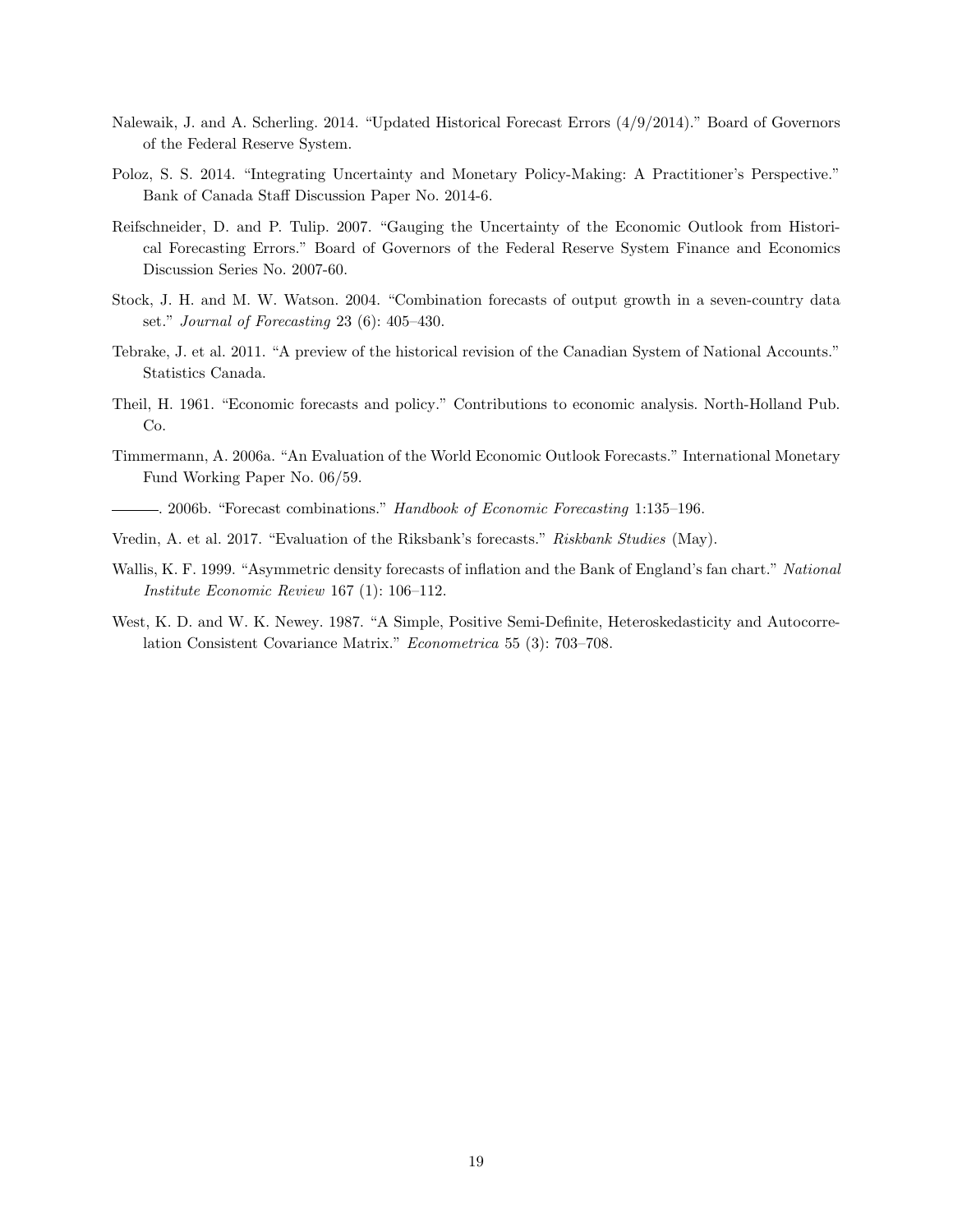# Appendix A

| Bank/Institution Name                         | Publication Name                                                       | Date of Last      | Date of Paper    |
|-----------------------------------------------|------------------------------------------------------------------------|-------------------|------------------|
|                                               |                                                                        | Forecast Assessed |                  |
| Central Bank of Brazil                        | Evaluation of the Central Bank of Brazil                               | 2000Q3            | <b>July 2001</b> |
|                                               | Structural Model's Inflation Forecasts in                              |                   |                  |
|                                               | an Inflation Targeting Framework                                       |                   |                  |
| Federal Reserve Bank of                       | <b>Evaluating FOMC Forecasts</b>                                       | 2001Q4            | August 2002      |
| St. Louis                                     |                                                                        |                   |                  |
| Sveriges Riksbank                             | An evaluation of the Riksbank's forecast-                              | 2006              | March 2007       |
|                                               | ing performance<br>The track record of the Commission's                |                   |                  |
| European Commission                           |                                                                        | 2005              | October 2007     |
| Reserve Bank of                               | forecasts - an update<br>Estimates of Uncertainty around the           | 2011Q4            | <b>July 2012</b> |
| Australia                                     | RBA's Forecasts                                                        |                   |                  |
| European Central Bank                         | of Eurosystem<br>An assessment<br>staff                                | 2012              | May 2013         |
|                                               | macroeconomic projections                                              |                   |                  |
| Bank of England                               | Speech: Forecast errors                                                | 2013              | May 2013         |
| Danmarks Nationalbank                         | Danmarks Nationalbank's Projections for                                | 2012              | January 2014     |
|                                               | the Danish Economy 2008-12                                             |                   |                  |
| <b>OECD</b>                                   | OECD Forecasts During and After the Fi-                                | $\,2012$          | February 2014    |
|                                               | nancial Crisis: A Post Mortem                                          |                   |                  |
| International Monetary                        | On the Accuracy and Efficiency of IMF                                  | 2011              | February 2014    |
| Fund, Independent                             | Forecasts: A Survey and Some Extensions                                |                   |                  |
| <b>Evaluation Office</b>                      |                                                                        |                   |                  |
| International Monetary                        | The Quality of IMF Forecasts                                           | 2011              | May 2014         |
| Fund, Independent<br><b>Evaluation Office</b> |                                                                        |                   |                  |
| Federal Reserve Board                         | Persistent Overoptimism about Economic                                 | 2015              | February 2015    |
| of San Francisco                              | Growth                                                                 |                   |                  |
| OECD                                          | Lessons from OECD forecasts during and                                 | 2012              | March $2015$     |
|                                               | after the financial crisis                                             |                   |                  |
| Federal Reserve Board                         | The Accuracy of Forecasts Prepared for                                 | 2008              | <b>July 2015</b> |
|                                               | the Federal Open Market Committee                                      |                   |                  |
| Bank of England                               | Evaluating forecast performance                                        | 2014              | November 2015    |
| European Commission                           | European Commission's Forecasts Accu-                                  | 2014              | March $2016$     |
|                                               | racy Revisited: Statistical Properties and                             |                   |                  |
|                                               | Possible Causes of Forecast Errors                                     |                   |                  |
| Reserve Bank of New                           | Assessing forecast performance                                         | 2015              | June 2016        |
| Zealand                                       |                                                                        |                   |                  |
| Bank of Japan                                 | The effects of a central bank's inflation                              | 2015              | August 2016      |
|                                               | forecasts on private sector forecasts: Re-<br>cent evidence from Japan |                   |                  |
| Sveriges Riksbank                             | Evaluation of the Riksbank's forecasts                                 | 2016              | May 2017         |

Table A1: Examples of central bank and international organization forecast assessments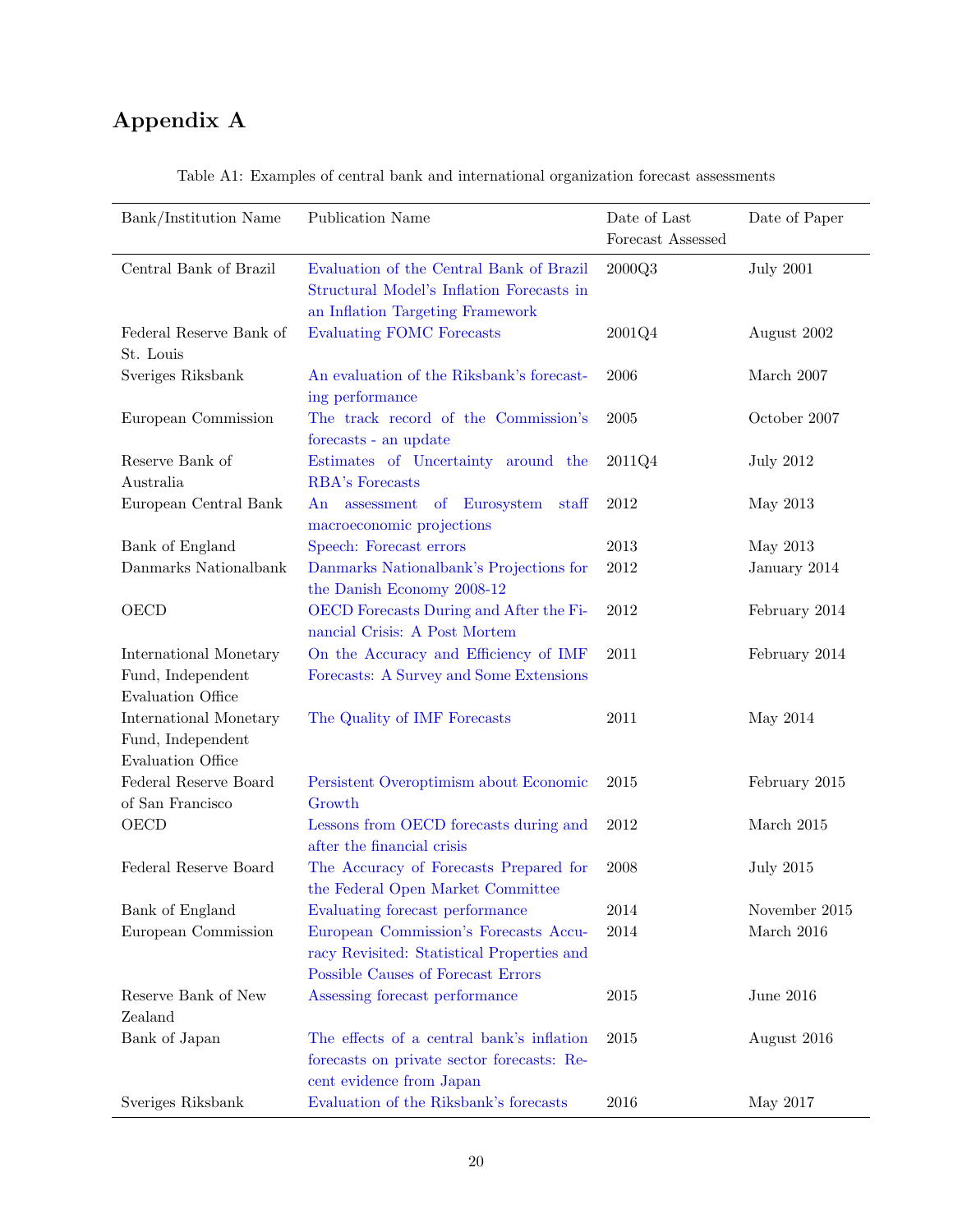# Appendix B



Figure B1: MPR annual inflation forecast errors

Table B1: RMSPEs of MPR inflation forecast errors trend down as the forecast horizon shortens

|              | н'Н 1 | 7H9      | гH3  | H4 |
|--------------|-------|----------|------|----|
| <b>RMSPE</b> | 0.68  | $0.55\,$ | 0.37 | 10 |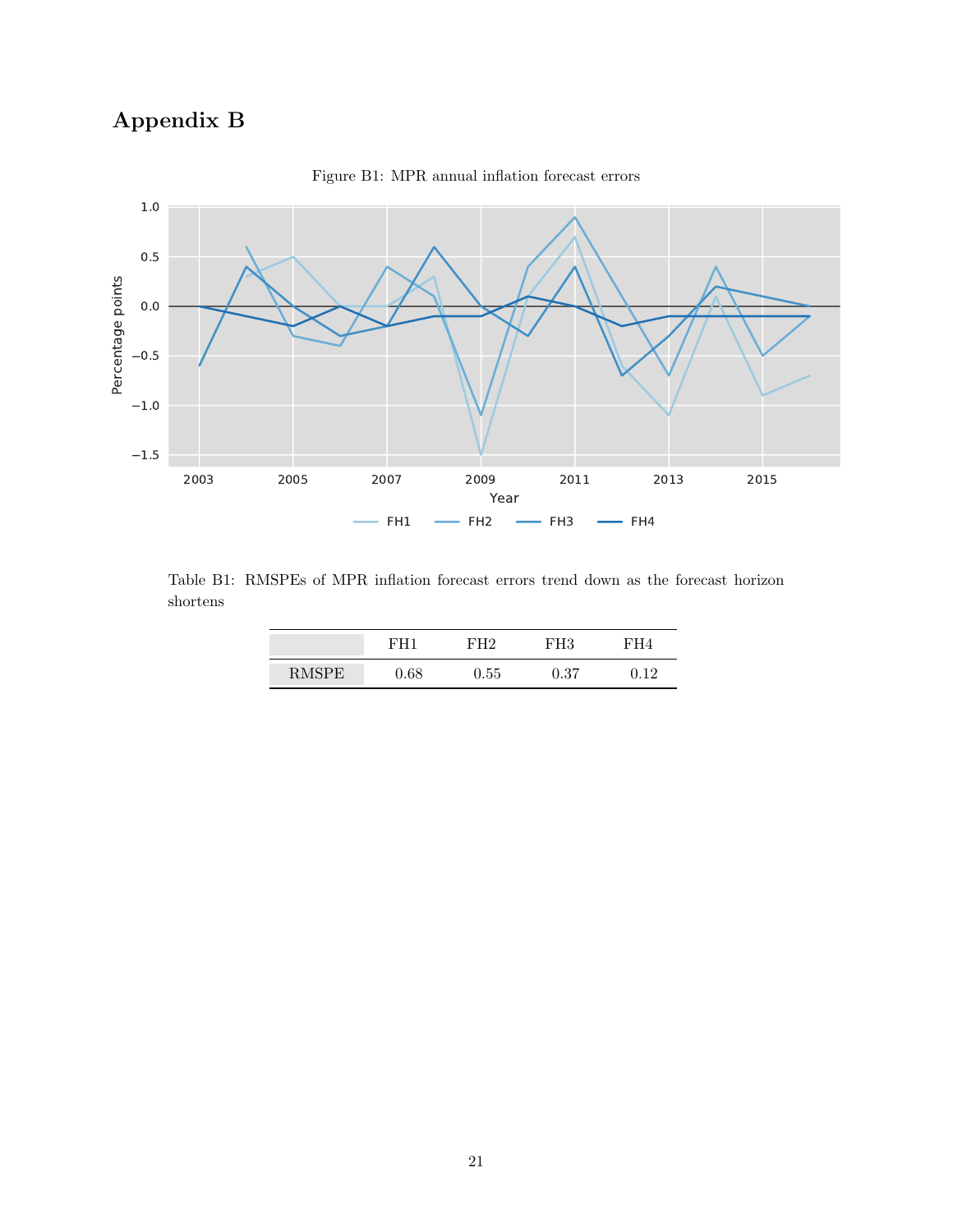

Figure B2: MPR inflation forecast increasingly outperforms a naïve forecast model as the forecast horizon shortens, and outperforms the CE forecast, particularly in FH2 and FH4 $^{34}$  $^{34}$  $^{34}$ 



Ratio of RMSPE<sub>BoC</sub> to RMSPE<sub>Consensus</sub>

<span id="page-22-0"></span><sup>34.</sup> The naïve forecast is the ex-ante unconditional mean of the quarterly growth in the total CPI series. Because this series is not seasonally adjusted, the 10-year rolling average is computed separately for each quarter of the year. Blindly using a two per cent forecast, while not ideal, yields an RMSPE of 0.72.